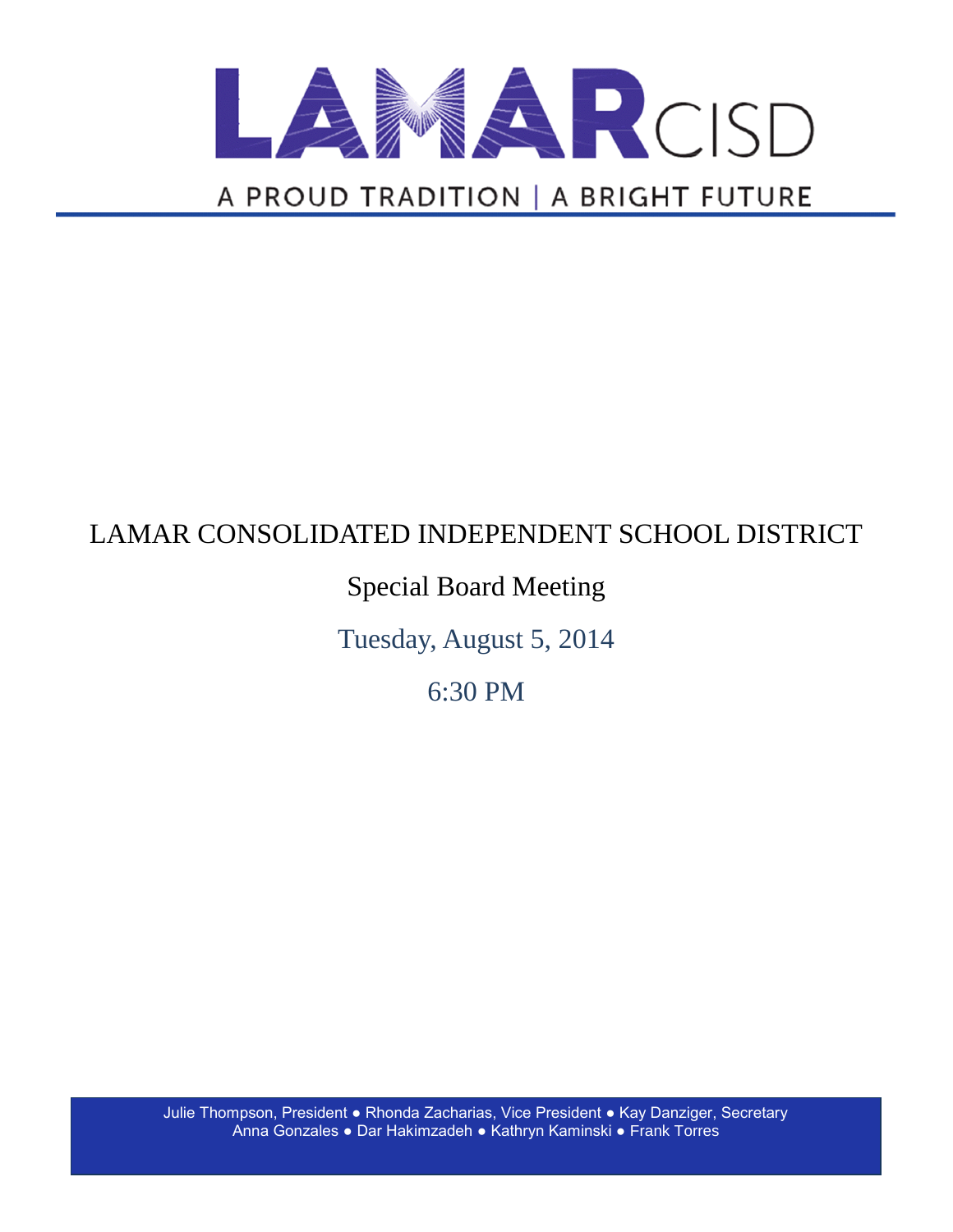#### **LAMAR CISD BOARD OF TRUSTEES SPECIAL BOARD MEETING BRAZOS CROSSING ADMINISTRATION BUILDING 3911 AVENUE I, ROSENBERG, TEXAS AUGUST 5, 2014 6:30 PM**

#### **AGENDA**

- 1. Call to order and establishment of a quorum
- 2. Opening of meeting
- 3. Audience to patrons

#### 4. **ACTION ITEMS:**

#### A. **Goal: Planning**

1. Budget Update

| a. 2014-2015 Budget Update                                                                               | 4   |
|----------------------------------------------------------------------------------------------------------|-----|
| b. Consider approval of date for public meeting to discuss budget and proposed<br>tax rate               | - 5 |
| c. Consider approval of proposed tax rate that will be published in the notice for<br>the public meeting | - 6 |
| 2. Consider approval of 2014 - 2015 salary schedules                                                     | 7   |
| 3. Consider adoption of order calling a Bond Election                                                    | 27  |

#### 5. **CLOSED SESSION**

- A. Adjournment to closed session pursuant to Texas Government Code Sections 551.071, 551.072, 551.074, and 551.082, the Open Meetings Act, for the following purposes: (Time
	- 1. Section 551.074 For the purpose of considering the appointment, employment, 36 evaluation, reassignment, duties, discipline or dismissal of a public officer or employee or to hear complaints or charges against a public officer or employee.
		- a. Approval of personnel recommendations or employment of professional personnel 37
		- b. Employment of professional personnel (Information)
		- c. Employee resignations and retirements
	- 2. Section 551.072 For the purpose of discussing the purchase, exchange, lease or value of real property
		- a. Land
	- 3. Section 551.071 To meet with the District's attorney to discuss matters in which the duty of the attorney to the District under the Texas Disciplinary Rules of Professional Conduct of the State Bar of Texas clearly conflicts with the Open Meetings Act, including the grievance/complaint hearing.
		- a. Any item listed on the agenda
		- b. Discuss pending, threatened, or potential litigation, including school finance litigation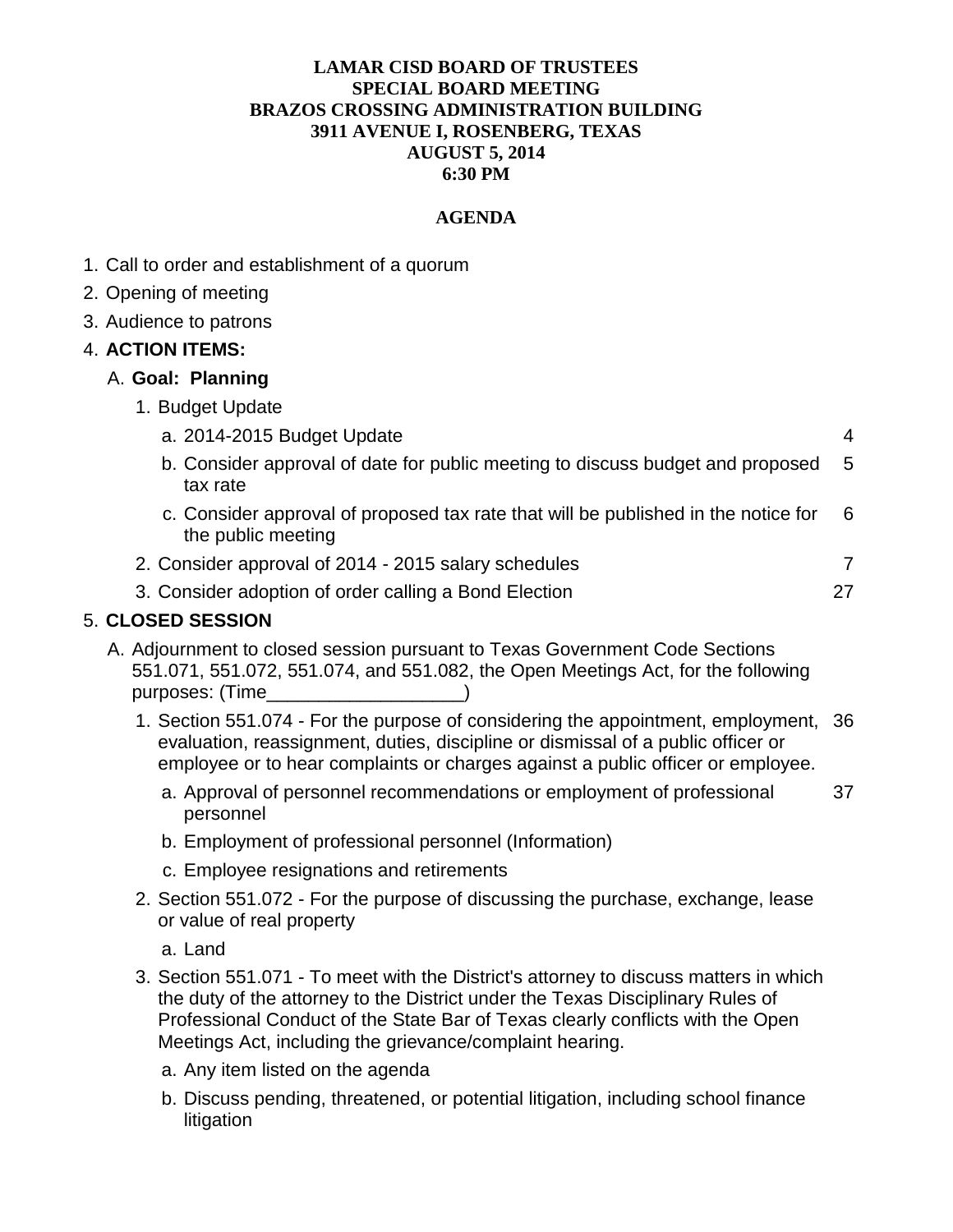RECONVENE IN OPEN SESSION

#### CERTIFICATE AS TO POSTING OR GIVING OF NOTICE

On this 31st day of July 2014 at 5:30 p.m., this notice was posted on a bulletin board located at a place convenient to the public in the central administrative offices of the Lamar Consolidated Independent School District, 3911 Avenue I, Rosenberg, Texas 77471, and in a place readily accessible to the general public at all times.<br> $\bigwedge_{K \in \mathbb{R}} \mathbb{C} \setminus \mathbb{C} \setminus \mathbb{C}$ <br>Karen Vacek

Secretary to Superintendent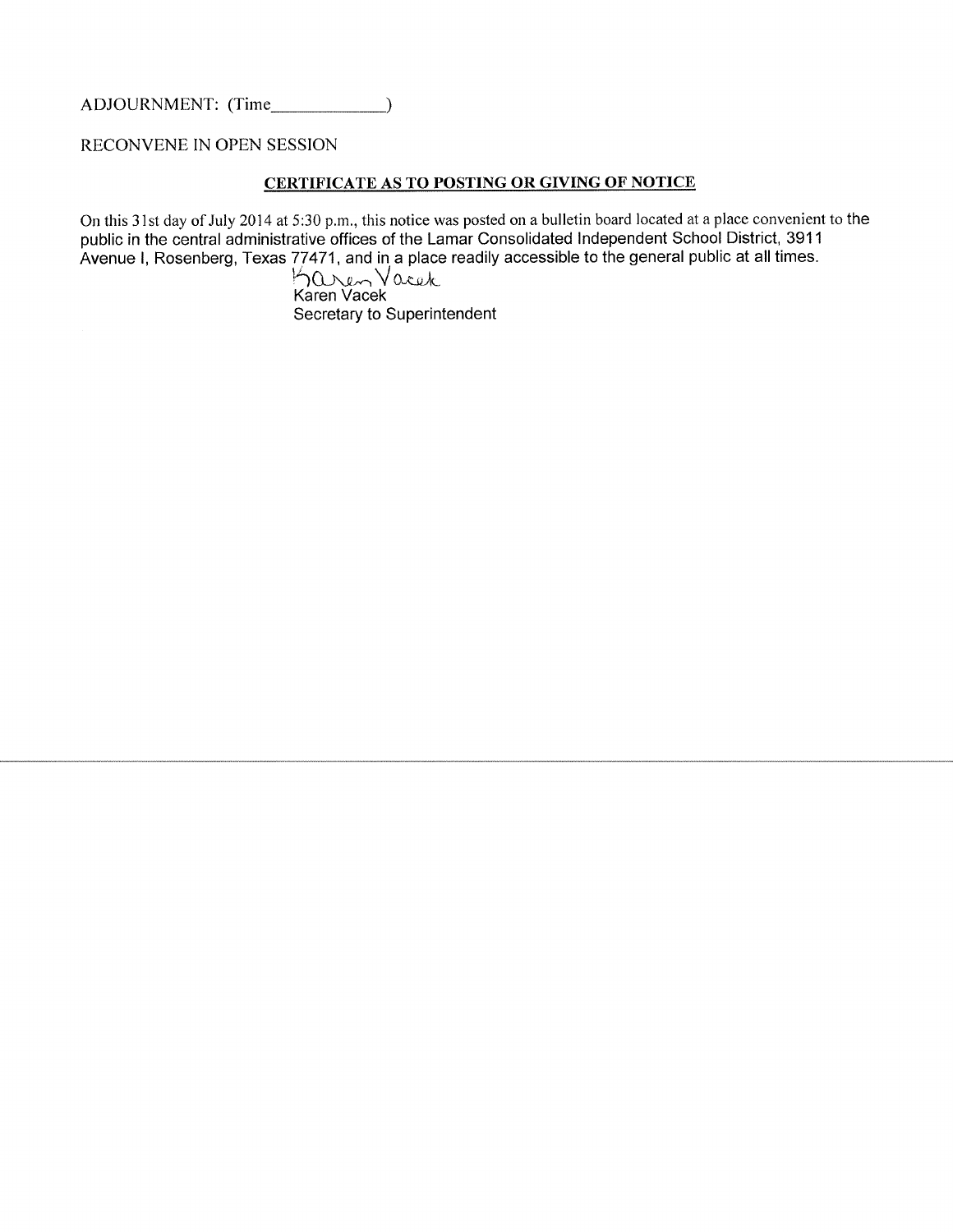**4.A.#1a. – PLANNING BOARD REPORT AUGUST 5, 2014**

#### **BUDGET UPDATE**

Jill Ludwig and Yvonne Dawson will provide the Board details regarding the 2014 – 2015 budget.

Resource Person: Jill Ludwig, Chief Financial Officer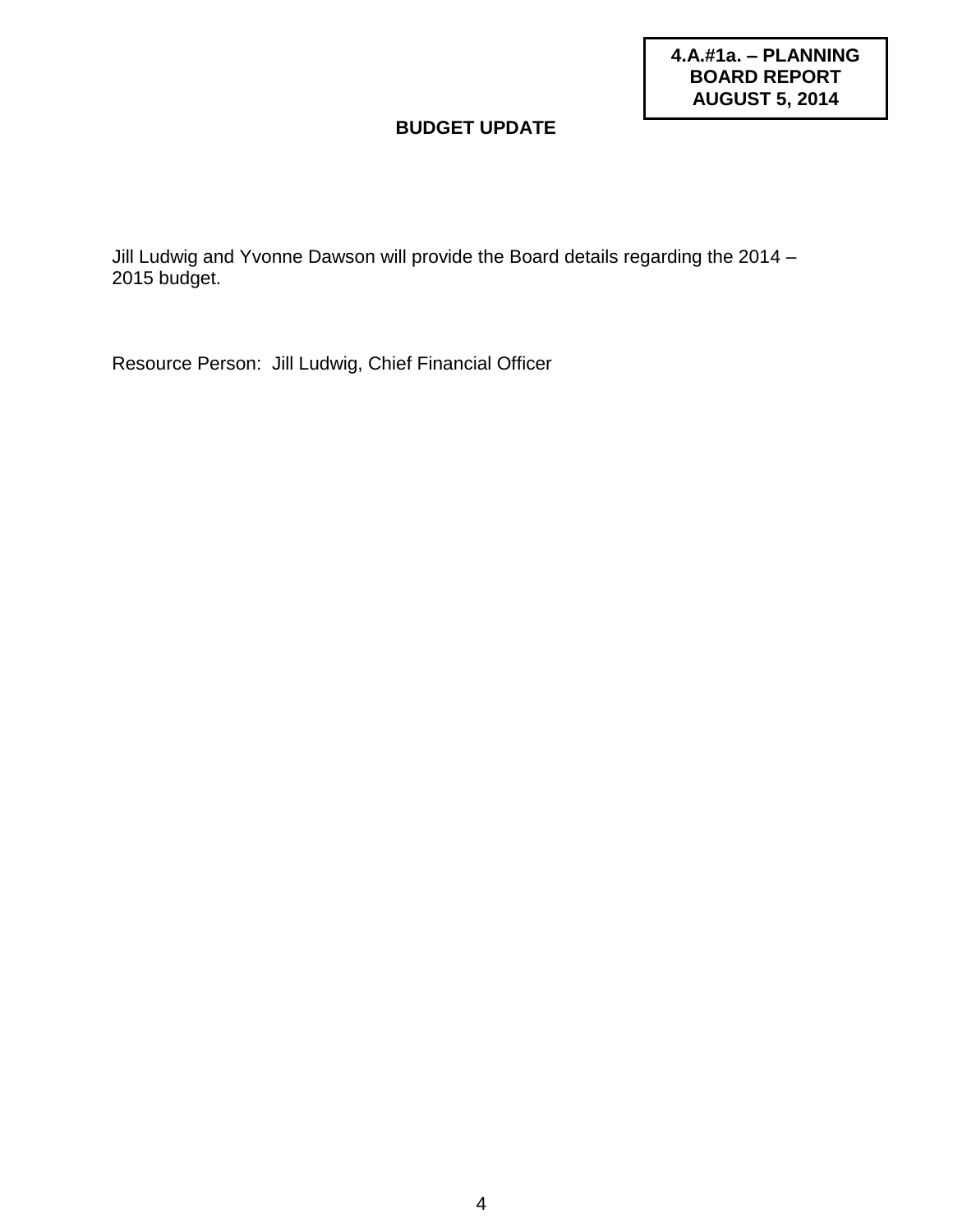**4.A.#1b. – PLANNING BOARD REPORT AUGUST 5, 2014**

#### **CONSIDER APPROVAL OF DATE FOR PUBLIC MEETING TO DISCUSS BUDGET AND PROPOSED TAX RATE**

#### **RECOMMENDATION:**

That the Board of Trustees approve August 19, 2014 as the date for the public meeting to discuss budget and the proposed tax rate.

#### **PROGRAM DESCRIPTION:**

After the board agrees upon the proposed tax rate and publishes the notice, the board must call the required public meeting to discuss the budget and proposed tax rate. At least 10, but no more than 30 days before the public meeting, the Notice of Public Meeting to Discuss Budget and Proposed Tax Rate must be published in strict accordance with the requirements of Texas Education Code Section 44.004. The budget must be approved by law prior to September 1.

Submitted by: Jill Ludwig, Chief Financial Officer

Thomas Randle

Dr. Thomas Randle **Superintendent**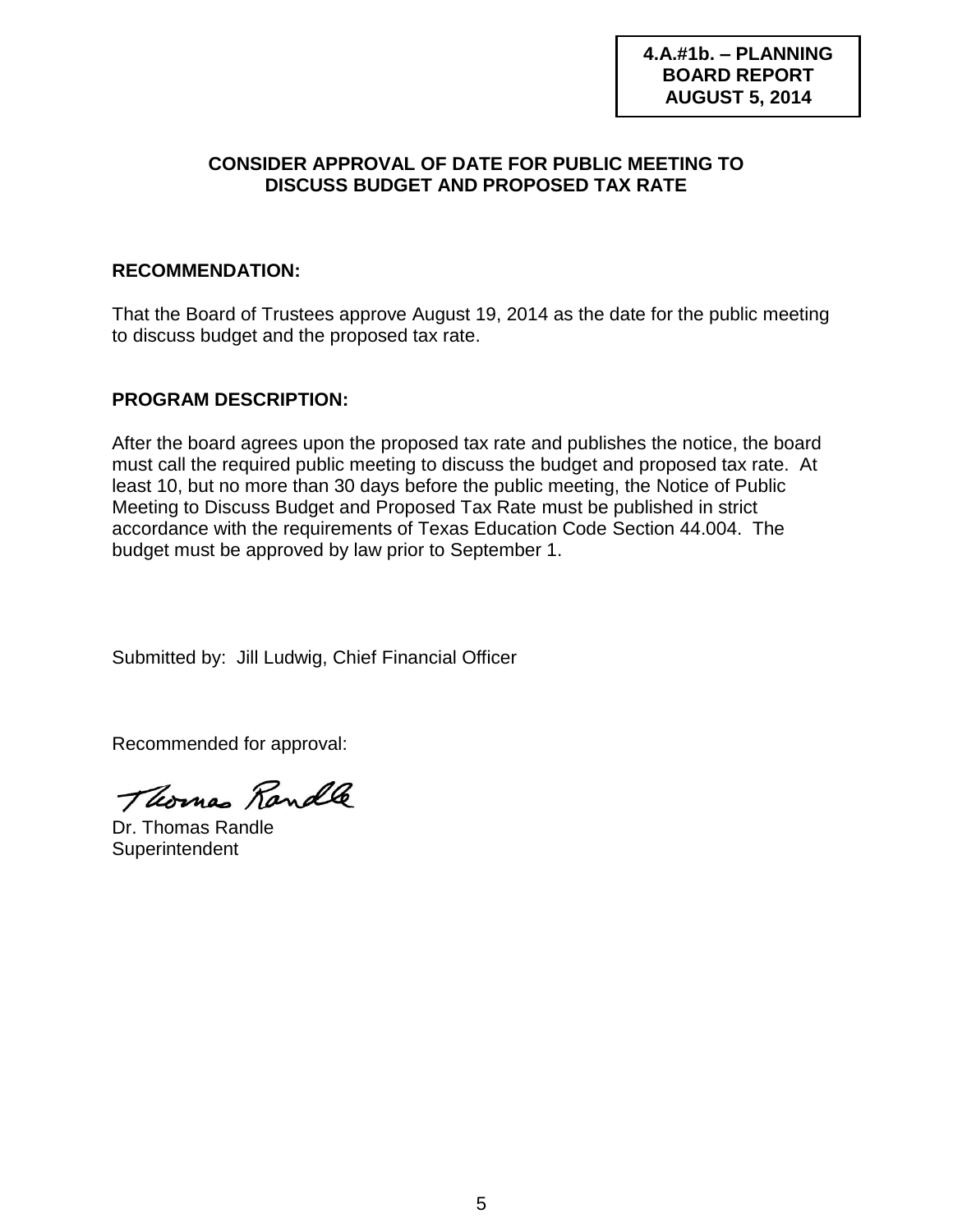#### **CONSIDER APPROVAL OF PROPOSED TAX RATE THAT WILL BE PUBLISHED IN THE NOTICE FOR THE PUBLIC MEETING**

#### **RECOMMENDATION:**

That the Board of Trustees approve the tax rate to be published in the newspaper in the Notice of Public Meeting to Discuss Budget and Proposed Tax Rate.

| M&O: \$            |  |
|--------------------|--|
| <b>1&amp;S: \$</b> |  |
| Total: \$          |  |

#### **IMPACT/RATIONALE:**

The two-part tax rate and additional information will be presented at the meeting during the Budget Update. The rate for Maintenance and Operations will be proposed separately from the Interest and Sinking Fund rate.

Submitted by: Jill Ludwig, Chief Financial Officer

Thomas Randle

Dr. Thomas Randle **Superintendent**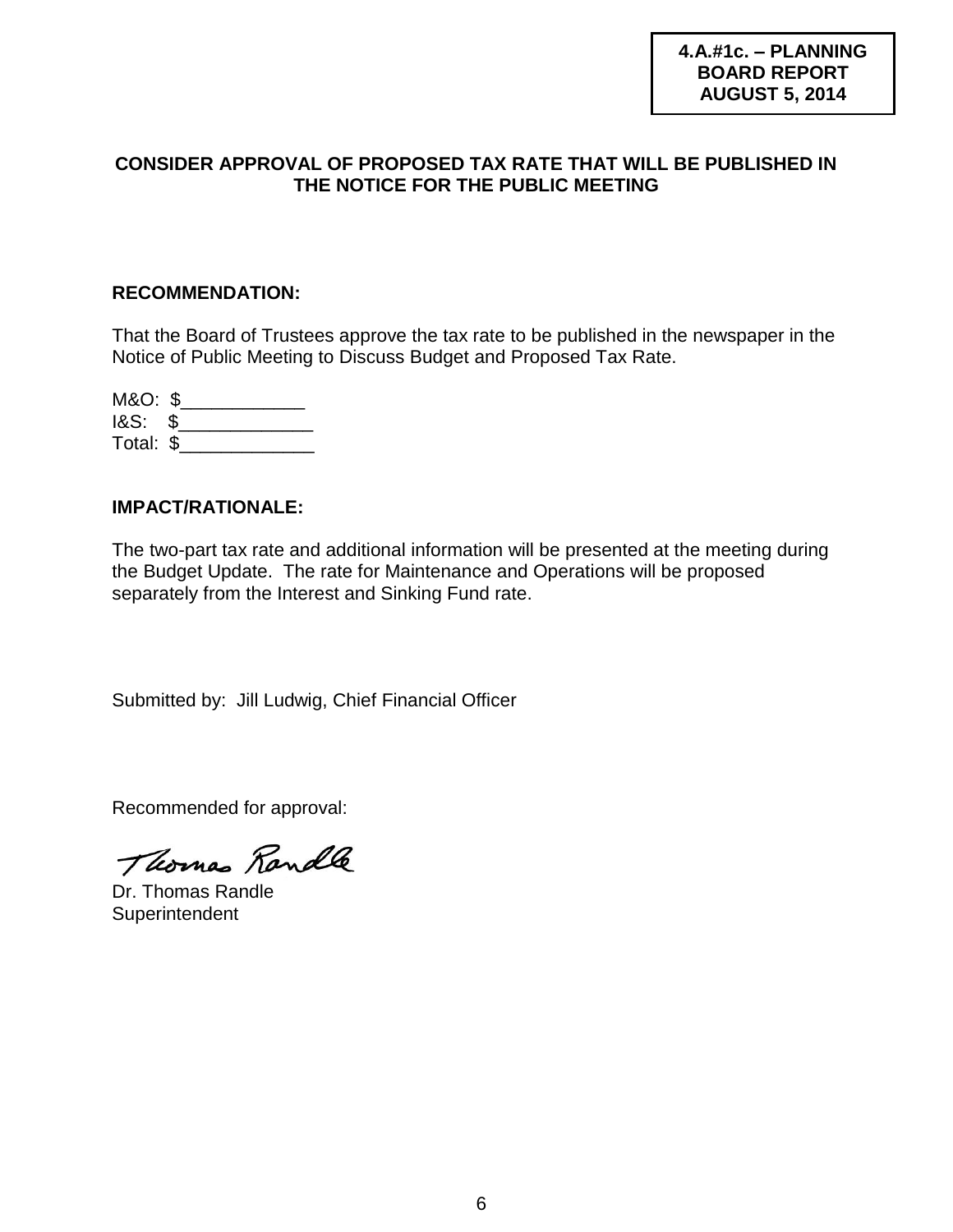#### **CONSIDER APPROVAL OF 2014 - 2015 SALARY SCHEDULES**

#### **RECOMMENDATION:**

That the Board of Trustees consider approval of the 2014 - 2015 salary schedules, as presented.

#### **IMPACT/RATIONALE:**

Funds will be included in the 2014 - 2015 budget, as per direction from the Board of Trustees, for each classification of employee outlined in the schedules. The Salary Schedule Book reflects salary schedules for the 2014 - 2015 school year.

#### **PROGRAM DESCRIPTION:**

Each year the administration prepares salary schedules for approval by the Board of Trustees. This booklet represents all schedules including salary supplements and substitute pay.

Submitted by: Jill Ludwig, Chief Financial Officer Kathleen Bowen, Executive Director of Human Resources

Thomas Randle

Dr. Thomas Randle **Superintendent**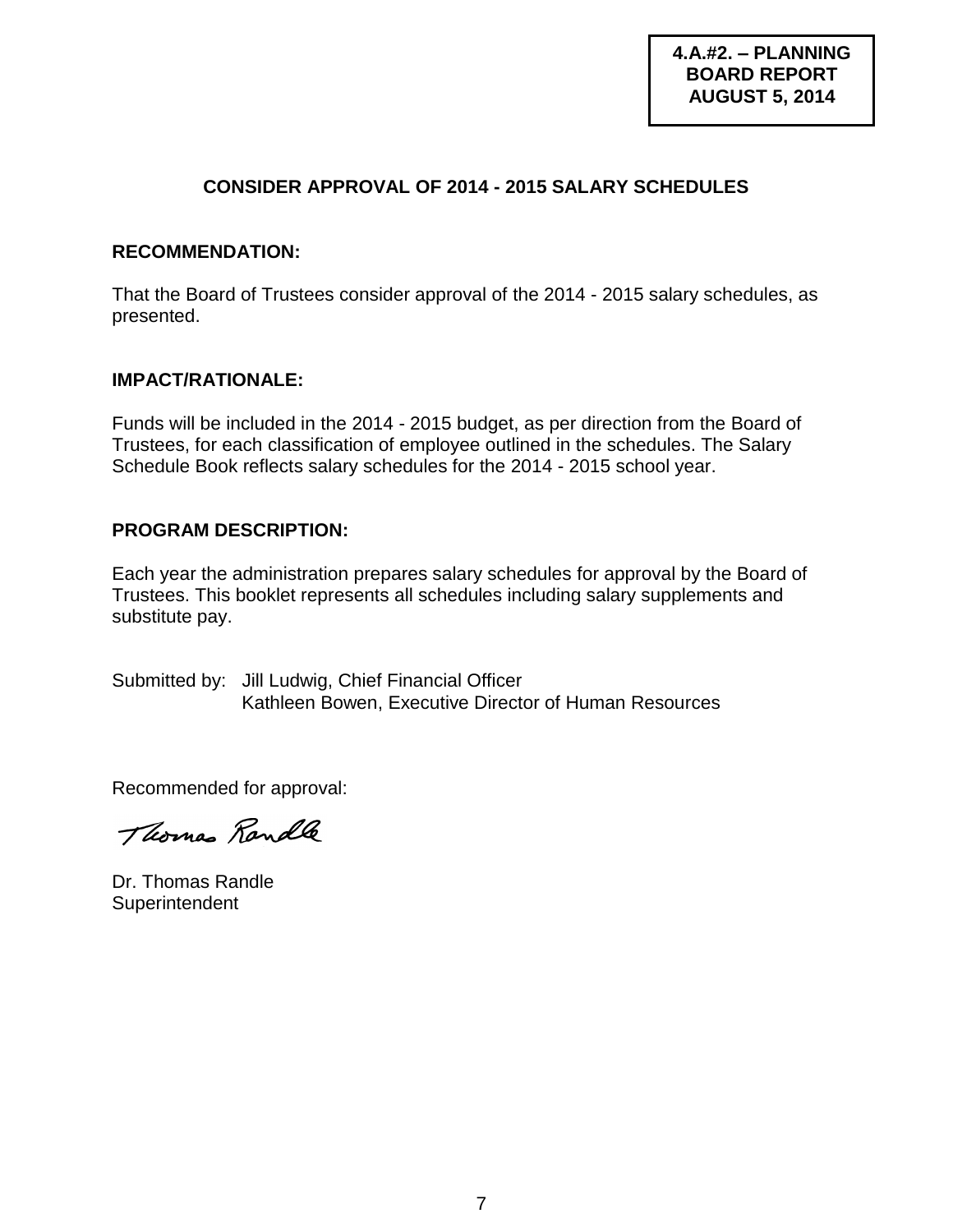

# **COMPENSATION PLAN**

**2014-15**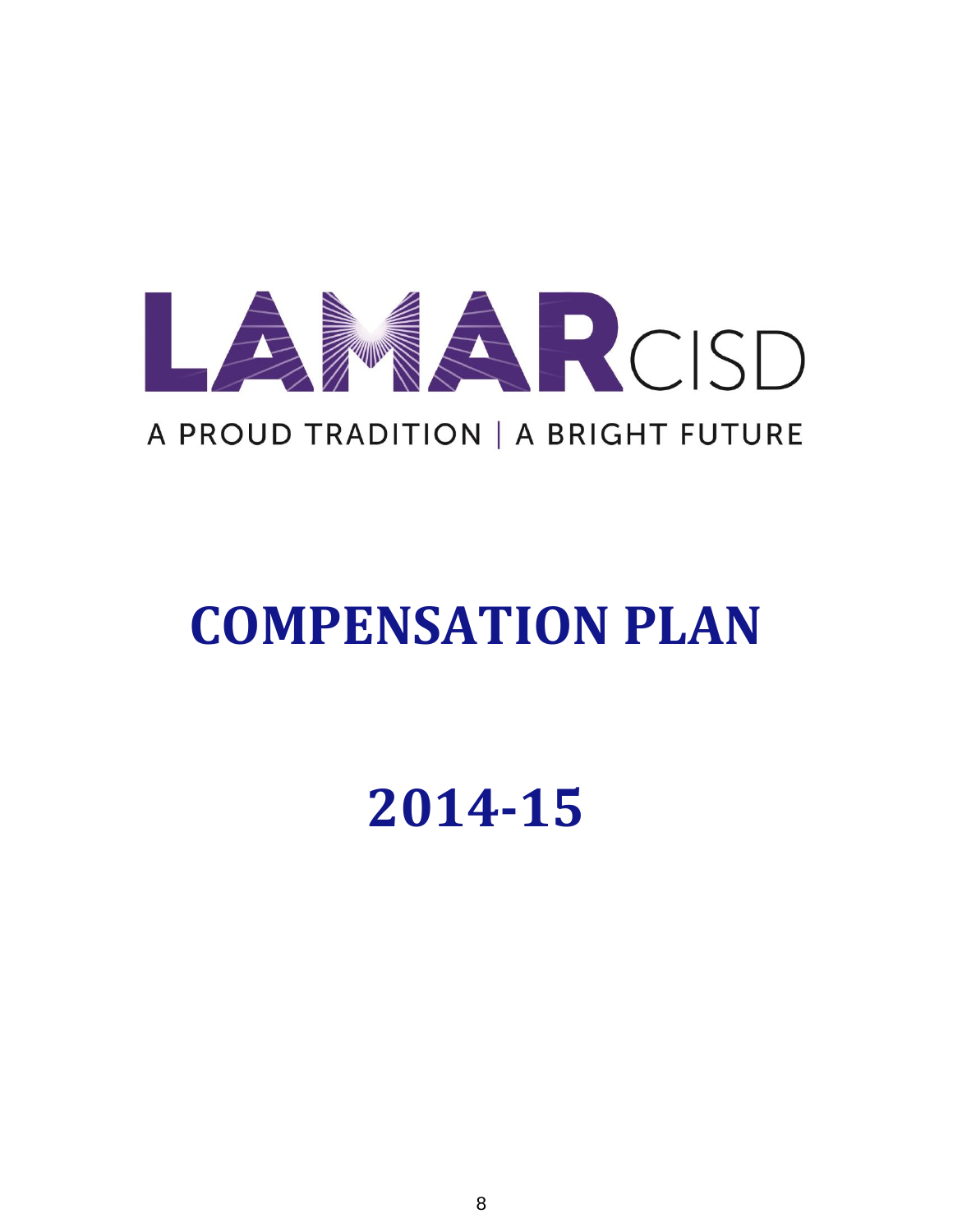#### Base Salary Range

10 - Month Salary Range Minimum: \$50,000

10 - Month Salary Range Maximum: \$75,000

Continuing teachers will receive a \$1,850 increase for 2014-15.

Master's Degree Stipend: \$1,000

Teachers with a Doctorate will receive the Master's Degree Stipend.

Teachers and related staff will be paid annual salaries within the pay range.

Salaries are determined on an individual basis based on each person's creditable years of experience and credentials.

Annual salaries are adjusted for work periods longer than 10 months.

Salary advancement is based on an annual pay raise budget approved by the Board of Trustees and cannot be predicted beyond one year.

This schedule applies to Counselors, Social Workers, Speech Therapists, High School Registrars, Diagnosticians, ROTC Drill Instructors, Nurses, Librarians, Orientation and Mobility Specialists, G/T Facilitators, Accelerated Language Program Facilitators, Physical Therapists, Occupational Therapists, Instructional Coordinators, Intervention Specialists, and ARD Specialists.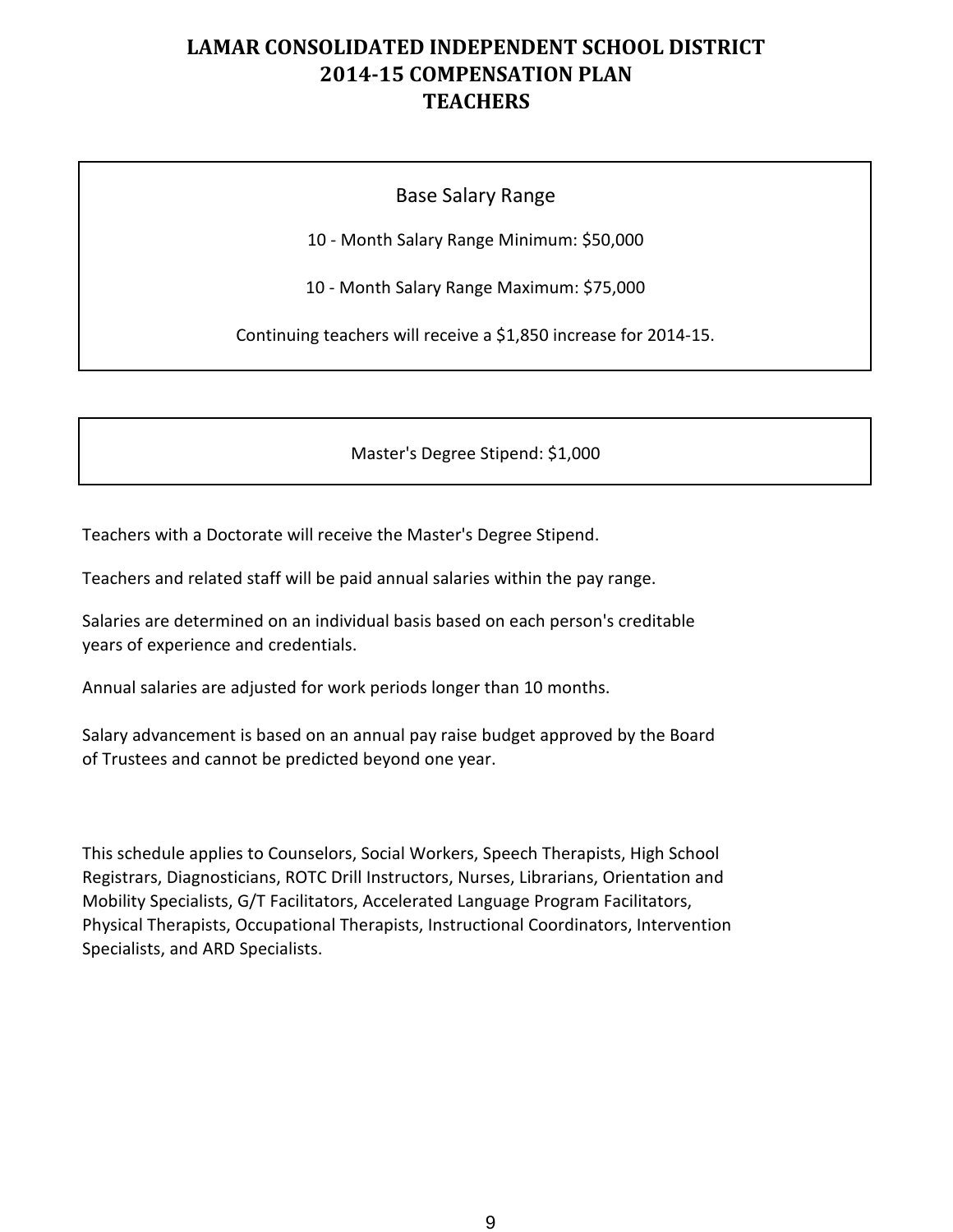| <b>POSITION</b>                                             | <b>EXTRA</b><br><b>DAYS</b> | <b>STIPEND</b> |                |
|-------------------------------------------------------------|-----------------------------|----------------|----------------|
| Department Chairpersons - Math, Reading, English,           |                             |                |                |
| <b>Social Studies, Science, Special Education</b>           |                             |                |                |
| Senior High                                                 |                             | 1,500          |                |
| Junior High                                                 |                             | 1,500          |                |
| <b>Choral Music</b>                                         |                             |                |                |
| Senior High                                                 | $\overline{2}$              | 4,500          |                |
| Senior High Assistant                                       |                             | 2,500          |                |
| Junior High                                                 |                             | 2,500          |                |
| Junior High Assistant                                       |                             | 1,500          |                |
| <b>Instrumental Music</b>                                   |                             |                |                |
| Director, High School                                       | 20                          | 4,500          |                |
| Asst. Director, High School                                 | 18                          | 3,000          |                |
| Director, Junior High School                                | 12                          | 3,000          |                |
| Asst. Director, Junior High School                          | 10                          | 2,500          |                |
| Asst. Director, Middle School                               | $\overline{7}$              | 2,500          |                |
| <b>Speech and Debate</b>                                    |                             |                |                |
| Senior High                                                 |                             | 3,000          |                |
| Junior High                                                 |                             | 800            |                |
| Asst. Speech/Debate High School                             |                             | 500            |                |
| <b>Theater</b>                                              |                             |                |                |
| Senior High                                                 |                             | 3,000          |                |
| Junior High                                                 |                             | 1,000          |                |
| <b>Newspaper and Yearbook</b>                               |                             |                |                |
| Senior High, Newspaper                                      |                             | 1,200          |                |
| Senior High, Yearbook                                       |                             | 1,500          |                |
| Junior High, Newspaper<br>Junior High, Yearbook             |                             | 400<br>400     |                |
|                                                             |                             |                |                |
| <b>Student Activity Sponsors</b><br>Senior High, Drill Team | 10                          | 3,400          |                |
| Senior High, Drill Team Asst. (80+ Students)                |                             | 1,800          |                |
| Senior High, Cheerleader                                    |                             | 2,500          |                |
| Freshman Cheerleader                                        |                             | 1,000          |                |
|                                                             |                             | 1,200          | (2 squads)     |
| Senior High, Student Council                                |                             | 1,000          |                |
| Junior High, Cheerleader                                    |                             | 1,000          |                |
| Junior High, Student Council                                |                             | 500            |                |
| University Interscholastic League - Senior High             |                             | 400            | per event      |
| UIL Coordinator - High School and Junior High School        |                             | 400            |                |
| <b>Disctrict Sponsored Activities</b>                       |                             | 400            |                |
| Academic Decathlon/Science Olympiad/Star Challenge          |                             | 1,000          |                |
| Special Olympics, Head Coach                                |                             | 1,200          | per sport (3)  |
| Special Olympics, Asst. Coach                               |                             | 1,000          | per sport (3)  |
| High School Leadership                                      |                             |                | 1,000 1 per HS |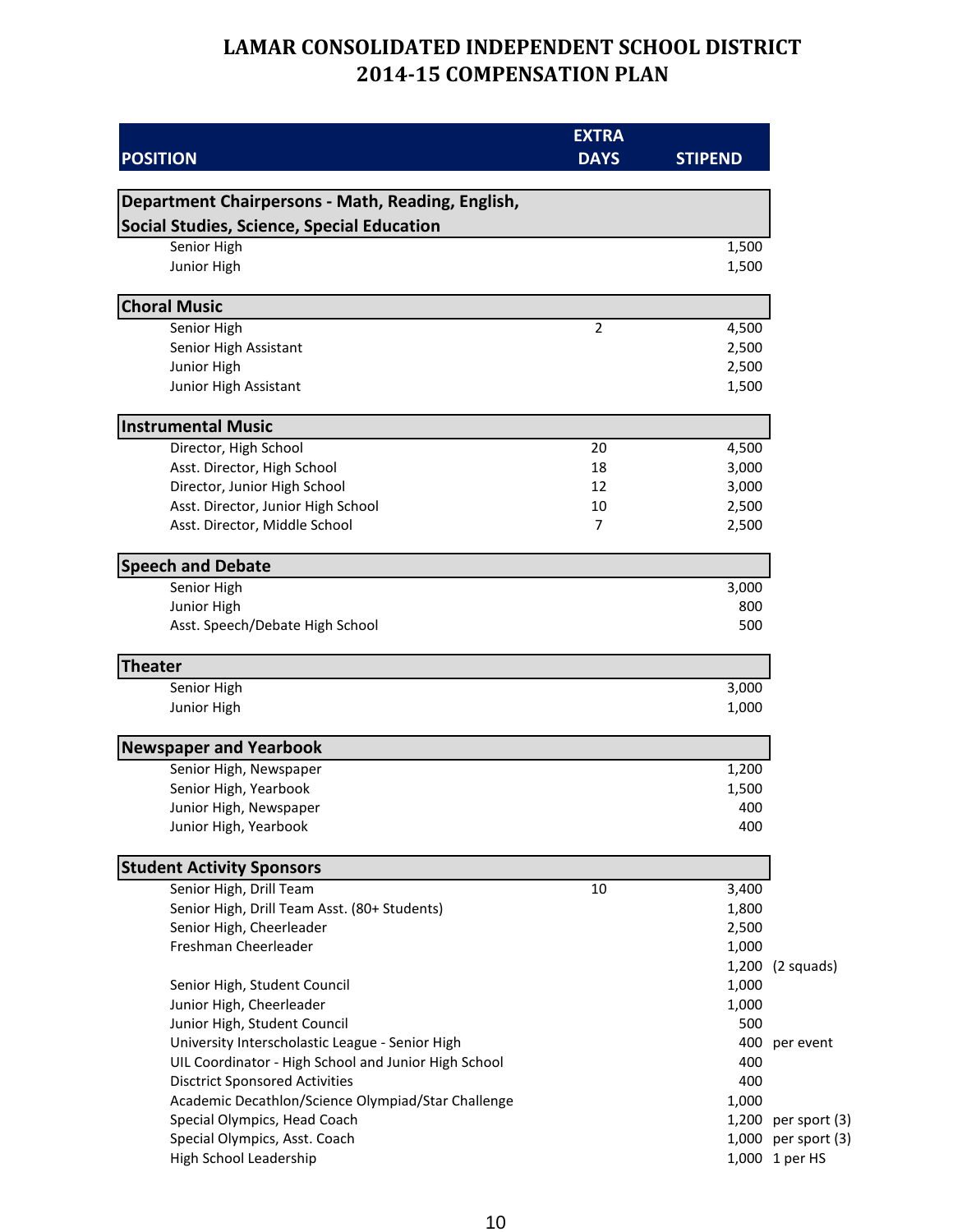#### **POSITION**

#### **STIPEND**

## **Other Supplemental Pay**

| Superintendent's Secretary - Board Meeting                     | 4,500 / Year        |
|----------------------------------------------------------------|---------------------|
| Speech Therapist with Certificate of Clinical Competence (CCC) | 3,000 / Year        |
| Speech Therapist with State Board License                      | 2,000 / Year        |
| Lead Speech Path, Supervision Stipend                          | 2,000 / Year        |
| Speech Therapist with TEA Certification                        | 1,000 / Year        |
| Speech Therapy Assistant Supervision Stipend                   | 1,000 / Year        |
| Bilingual Certified Teachers, PK-5 Bilingual Program           | 3,500 / Year        |
| ESL Certified Teachers, PK-5 Dual Language Program             | 1,500 / Year        |
| Bilingual ESL Lead Teacher - Bilingual Campus                  | 3,500 / Year        |
| <b>ESL Lead Teacher - ESL Campus</b>                           | 1,500 / Year        |
| Accelerated Language Program Facilitators                      | 3,500 / Year        |
| Counselor                                                      | 2,000 / Year        |
| Lead Speech Language - Pathologist                             | 2,200 / Year        |
| <b>Nurse</b>                                                   | 2,000 / Year        |
| <b>Lead Nurse</b>                                              | 5,000 / Year        |
| <b>Occupational Therapist</b>                                  | 2,200 / Year        |
| Social Worker                                                  | 2,000 / Year        |
| Speech - Language Pathologist                                  | 2,200 / Year        |
| <b>After School Detention</b>                                  | 15.00 / Hour        |
| <b>Testing Facilitator</b>                                     | 15.00 / Hour        |
| Saturday Clock Hours - Teachers                                | 15.00 / Hour        |
| Saturday Clock Hours - Administrators                          | 20.00 / Hour        |
| SAT/PSAT                                                       | 20.00 / Hour        |
| In-Home Training (Certified Teachers)                          | 20.00 / Hour        |
| <b>Extended Day Program</b>                                    | 20.00 / Hour        |
| <b>Curriculum Writing</b>                                      | 20.00 / Hour        |
| Summer School Teacher                                          | 25.00 / Hour        |
| <b>Summer School Aides</b>                                     | 13.00 / Hour        |
| <b>Summer School Nurses</b>                                    | 30.00 / Hour        |
| Summer School Counselor/Social Worker                          | 25.00 / Hour        |
| Summer School Principal                                        | 35.00 / Hour        |
| Summer School Bus Driver                                       | <b>Regular Rate</b> |
| Summer School Bus Aide                                         | Regular Rate        |
| <b>Summer School Food Service</b>                              | Regular Rate        |
| YMCA Gym Supervisor                                            | 20.00 / Hour        |
| Plato Lab                                                      | 20.00 / Hour        |
| <b>Tutorials</b>                                               | 20.00 / Hour        |
|                                                                |                     |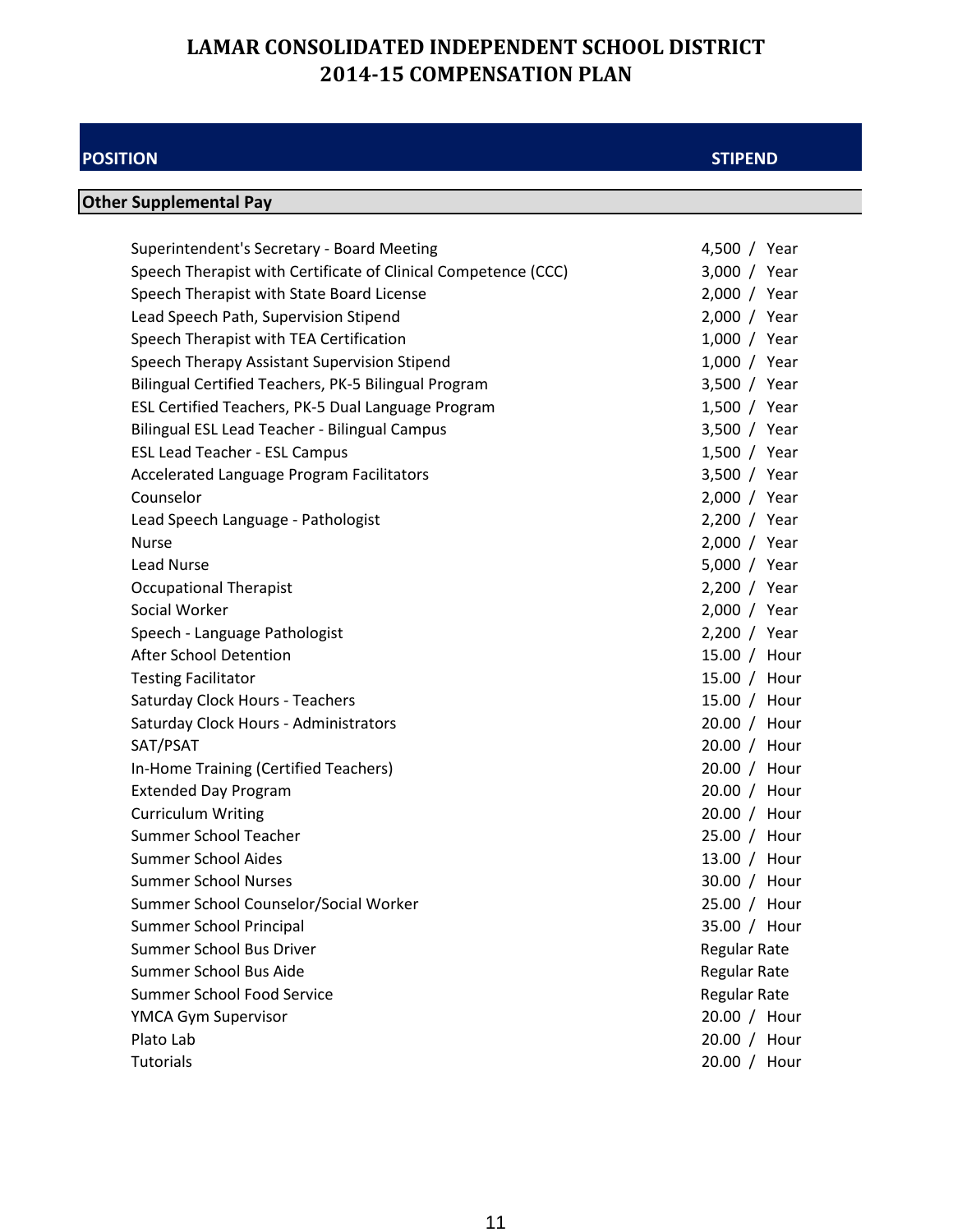| <b>EXTRA</b> |
|--------------|
| <b>DAVC</b>  |

#### **STIPEND**

## **ATHLETIC STIPENDS - HIGH SCHOOL**

**POSITION**

| Football                                |    |       |
|-----------------------------------------|----|-------|
| Offensive/Defensive Coordinator         | 15 | 4,000 |
| <b>Special Teams Coordinator</b>        | 13 | 4,000 |
| Varsity Assistant                       | 12 | 4,000 |
| JV Head                                 | 12 | 3,000 |
| JV Assistant                            | 12 | 2,400 |
| Sophomore Head                          | 12 | 2,400 |
| Sophomore Assistant                     | 12 | 2,200 |
| Freshman Head                           | 12 | 2,900 |
| Freshman Assistant                      | 12 | 2,000 |
| <b>Basketball - Boys</b>                |    |       |
| Varsity                                 | 8  | 4,000 |
| JV                                      | 8  | 2,500 |
| Sophomore                               |    | 1,800 |
| Freshman                                |    | 1,800 |
| <b>Basketball - Girls</b>               |    |       |
| Varsity                                 | 8  | 4,000 |
| JV                                      | 8  | 2,500 |
| Freshman                                |    | 1,800 |
| Volleyball                              |    |       |
| Varsity                                 | 10 | 3,000 |
| JV                                      | 10 | 1,800 |
| Freshman                                | 10 | 1,500 |
| <b>Track (Boys &amp; Girls)</b>         |    |       |
| Varsity Head                            | 2  | 3,500 |
| Varsity Asst.                           | 2  | 2,100 |
| JV Head                                 |    | 1,800 |
| Freshman Head                           |    | 1,700 |
| <b>Cross Country (Boys &amp; Girls)</b> |    |       |
| Varsity                                 | 5  | 2,000 |
| Tennis (Boys & Girls)                   |    |       |
| Varsity                                 | 5  | 4,500 |
| JV                                      | 5  | 3,000 |
| Freshman                                |    | 1,800 |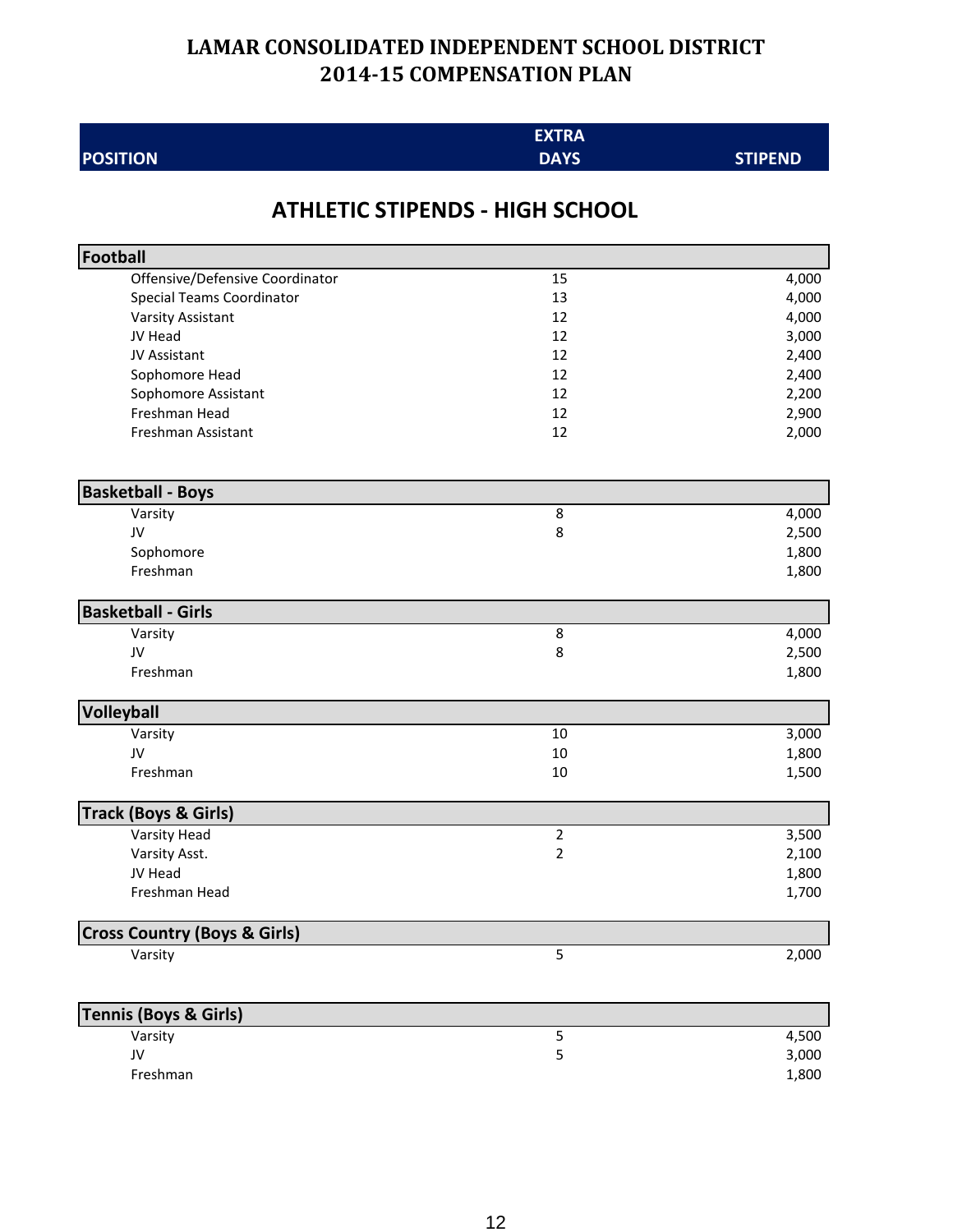|                 | <b>EXTRA</b> |                |
|-----------------|--------------|----------------|
| <b>POSITION</b> | <b>DAYS</b>  | <b>STIPEND</b> |

## **ATHLETIC STIPENDS - HIGH SCHOOL**

| Golf                                        |                         |       |
|---------------------------------------------|-------------------------|-------|
| Varsity                                     |                         | 4,500 |
| <b>Baseball</b>                             |                         |       |
| Varsity Head                                | $\mathbf 2$             | 3,500 |
| Varsity Asst.                               | $\overline{2}$          | 2,000 |
| JV                                          |                         | 1,800 |
| Sophomore                                   |                         | 1,800 |
| Freshman                                    |                         | 1,800 |
| Swimming                                    |                         |       |
| Varsity                                     | 8                       | 3,500 |
| Asst. (If number of participants exceed 45) |                         | 1,800 |
| District - Diving                           | 8                       | 3,500 |
| <b>Soccer (Boys &amp; Girls)</b>            |                         |       |
| Varsity                                     | $\overline{\mathbf{c}}$ | 3,500 |
| Asst.                                       | 2                       | 2,000 |
| Softball                                    |                         |       |
| Varsity                                     | $\overline{c}$          | 3,500 |
| Asst.                                       | $\overline{\mathbf{c}}$ | 2,000 |
| JV                                          |                         | 1,800 |
| Freshman                                    |                         | 1,800 |
| <b>Trainer</b>                              |                         |       |
| Head                                        | 15                      | 5,000 |
| Asst.                                       | 14                      | 4,000 |
| <b>Wrestling</b>                            |                         |       |
| Varsity                                     |                         | 3,500 |
| Asst. (Prior Approval Required)             |                         | 1,800 |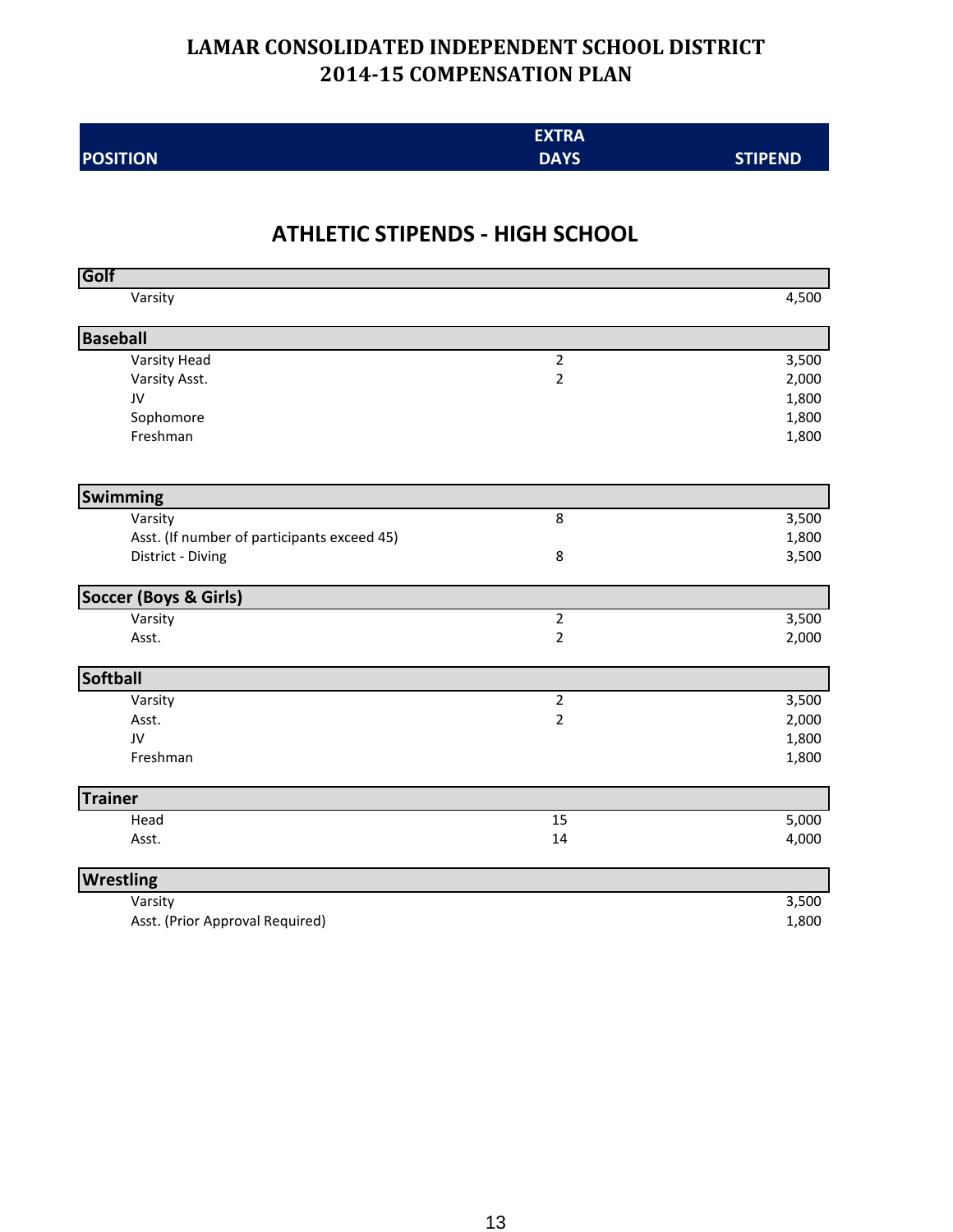|                 | <b>EXTRA</b> |                |
|-----------------|--------------|----------------|
| <b>POSITION</b> | <b>DAYS</b>  | <b>STIPEND</b> |

#### **ATHLETIC STIPENDS - JUNIOR HIGH SCHOOL**

| <b>Campus Coordinator</b>            |    |       |
|--------------------------------------|----|-------|
| Coordinator                          | 14 | 3,000 |
| Football                             |    |       |
| Head 8th grade                       | 14 | 1,800 |
| Asst. 8th grade                      | 5  | 1,600 |
| Head 7th grade                       | 5  | 1,600 |
| Asst. 7th grade                      | 5  | 1,500 |
| <b>Basketball (Boys &amp; Girls)</b> |    |       |
| Head 8th grade                       |    | 1,400 |
| Asst. 8th grade                      |    | 1,200 |
| Head 7th grade                       |    | 1,200 |
| Asst. 7th grade                      |    | 1,200 |
| Volleyball                           |    |       |
| Head 8th grade                       |    | 1,200 |
| Asst. 8th grade                      |    | 1,100 |
| Head 7th grade                       |    | 1,100 |
| Asst. 7th grade                      |    | 1,100 |
| <b>Track (Boys &amp; Girls)</b>      |    |       |
| Head 8th grade                       |    | 1,200 |
| Asst. 8th grade                      |    | 1,100 |
| Head 7th grade                       |    | 1,100 |
| Asst. 7th grade                      |    | 1,100 |
| <b>Tennis (Boys &amp; Girls)</b>     |    |       |
| Head                                 |    | 1,200 |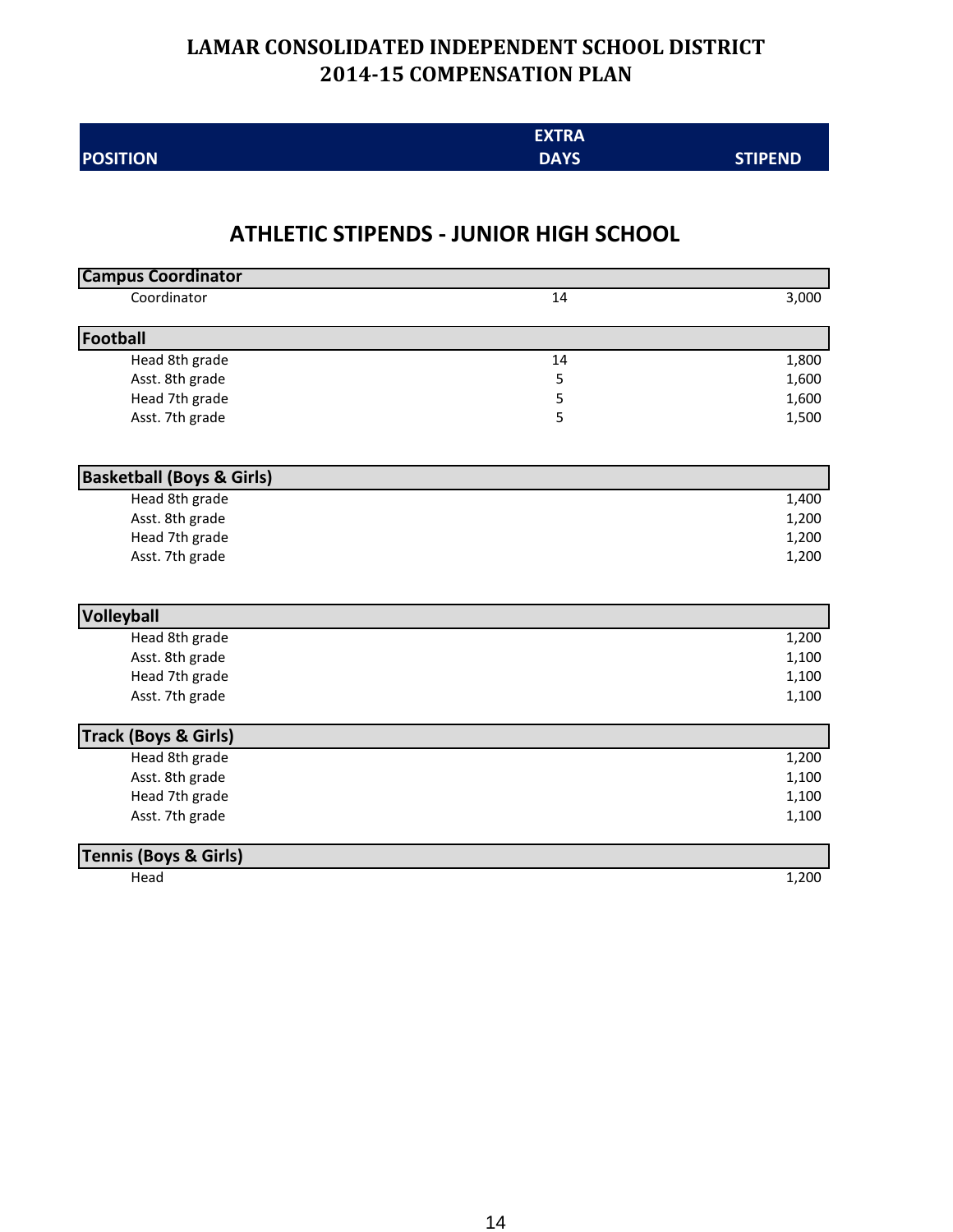#### **POSITION**

#### **RATE**

## **CONCESSION STAND/ATHLETIC EVENT SCHEDULES**

| <b>Traylor Stadium/Track</b>                             |                                |
|----------------------------------------------------------|--------------------------------|
| Concession Worker (Varsity Football - 3.5 hour minimum)  | $$10 /$ Hour                   |
| <b>Concession Cashier</b>                                | \$50 / Event                   |
| <b>Concession Manager - Main Stand</b>                   | $$55 /$ Event                  |
| <b>Parking Lot Attendants</b>                            | \$50 / Event                   |
| Parking Lot Attendant - Lead                             | $$75$ / Event                  |
| Parking Lot Security (Non-Uniformed)                     | $$45 /$ Event                  |
| <b>Ticket Taker</b>                                      | \$30 / Event                   |
| <b>Ticket Seller</b>                                     | $$35$ / Event                  |
| Gate Keeper                                              | \$30 / Event                   |
| Home Side-Band/Pass/Ticket Taker                         | $$45 /$ Event                  |
| Visitor Side - Band/Pass/Ticker Taker                    | $$40 /$ Event                  |
| <b>Money Counter</b>                                     | $$45$ / Event                  |
| Announcer                                                | $$50 /$ Event                  |
| Clock Operator                                           | \$50 / Event                   |
| Press Box Manager                                        | \$50 / Event                   |
| <b>Scoreboard Tech</b>                                   | $$50 /$ Event                  |
| <b>Stadium Supervisor</b>                                | $$100 /$ Event                 |
| Trainer                                                  | \$100 / Event                  |
| <b>All Season Sports</b>                                 |                                |
|                                                          |                                |
| <b>Ticket Box Cashier</b>                                | $$30 /$ Event                  |
| <b>Ticket Takers</b>                                     | $$30 /$ Event                  |
| <b>Clock Operators</b>                                   | $$10 /$ Game                   |
| Score Keeper                                             | $$10 /$ Game                   |
| <b>Starter (Track/Cross Country)</b>                     | $$100 /$ Meet                  |
| Assistant Starter (Track/Cross Country)                  | \$50 / Meet                    |
|                                                          |                                |
| <b>UIL Game Reports</b><br>(If done by Host)             | $$75$ / Event                  |
|                                                          |                                |
| <b>Summer Programs</b>                                   |                                |
| <b>Camp Directors</b>                                    | $$100-\$150 / Day$             |
| <b>Camp Assistant Directors</b>                          | \$90-\$100 / Day               |
| Camp Instructors                                         | \$50-\$70 / Day                |
| <b>Camp Assistant Instructors</b><br>Natatorium Director | \$40-\$50 / Day<br>\$200 / Day |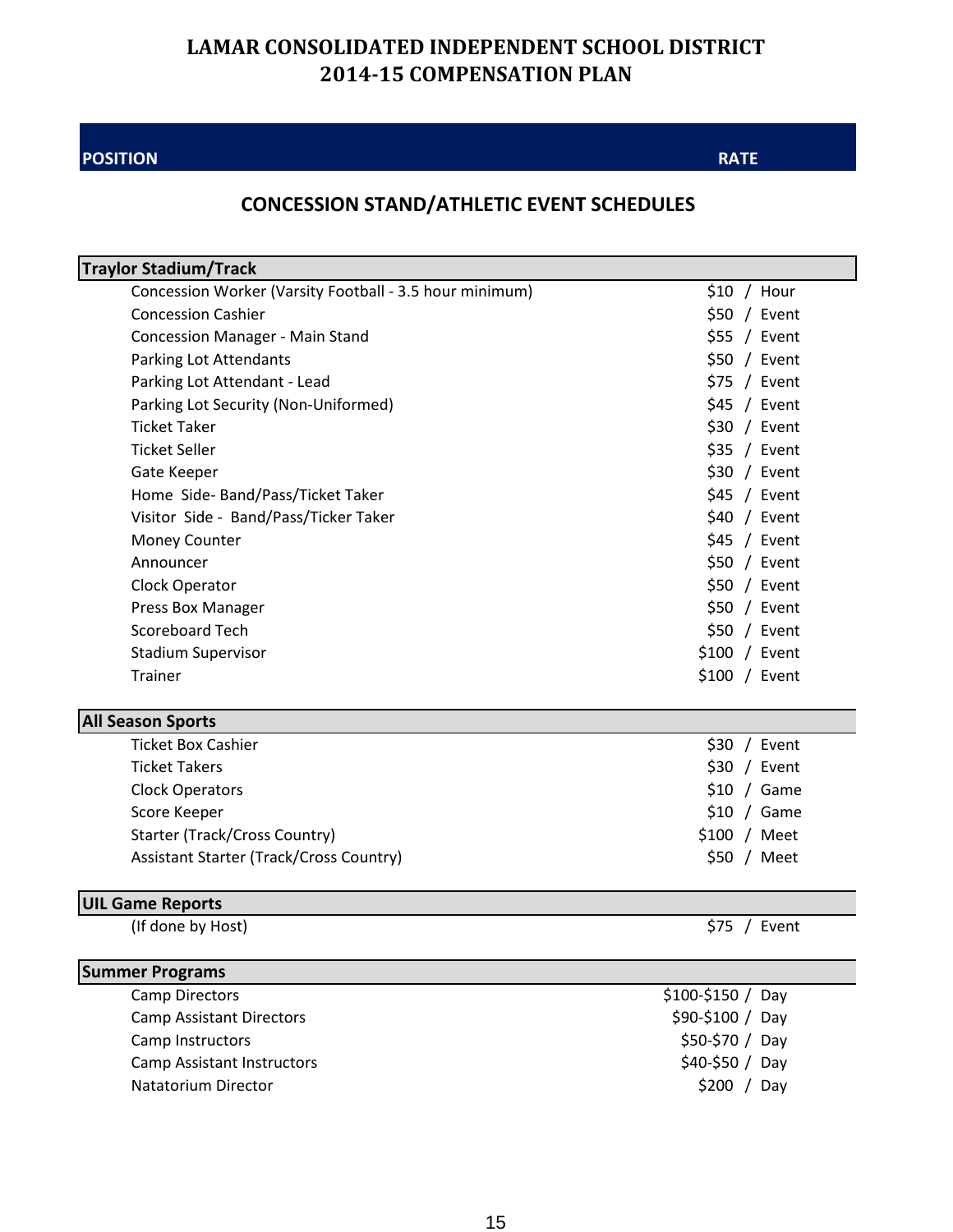## **LAMAR CONSOLIDATED INDEPENDENT SCHOOL DISTRICT 2014-15 COMPENSATION PLAN ADMINISTRATIVE/PROFESSIONAL**

| Pay            |                                                           |              |                          |          |          |
|----------------|-----------------------------------------------------------|--------------|--------------------------|----------|----------|
| Grade          | <b>Job Title</b>                                          |              | Minimum Midpoint Maximum |          |          |
| $\mathbf 1$    |                                                           | <b>Daily</b> | \$191.88                 | \$234.00 | \$276.12 |
|                | Early Childhood Specialist, Project LEARN                 |              |                          |          |          |
|                | HOME Instructor, Project LEARN                            |              |                          |          |          |
|                | Project Learn Specialist                                  |              |                          |          |          |
|                | <b>Student Services Liaison</b>                           |              |                          |          |          |
| $\overline{2}$ |                                                           | <b>Daily</b> | \$220.66                 | \$269.10 | \$317.54 |
|                | <b>Bus Discipline Supervisor</b>                          |              |                          |          |          |
|                | Capital Assets/Textbook Accountant                        |              |                          |          |          |
|                | Manager/Graphic Arts/Communications Specialist            |              |                          |          |          |
|                | Personnel Specialist, Auxiliary                           |              |                          |          |          |
|                | Personnel Specialist, Elementary                          |              |                          |          |          |
|                | Router/Scheduler, Transportation                          |              |                          |          |          |
|                | Speech-Language Pathology Assistant                       |              |                          |          |          |
|                | <b>Staff Accountant</b>                                   |              |                          |          |          |
|                | <b>Student Accounting Specialist</b>                      |              |                          |          |          |
|                | <b>Title I Parent Educator</b>                            |              |                          |          |          |
| 3              |                                                           | <b>Daily</b> | \$249.35                 | \$304.08 | \$358.81 |
|                | Asst Director, Finance                                    |              |                          |          |          |
|                | Asst Director, Food Service                               |              |                          |          |          |
|                | <b>Communications Coordinator</b>                         |              |                          |          |          |
|                | Executive Director - L.E.A.F.                             |              |                          |          |          |
|                | Facilitator, College Career                               |              |                          |          |          |
|                | Facilitator, Parent Involvement                           |              |                          |          |          |
|                | <b>Fleet Services Manager</b>                             |              |                          |          |          |
|                | Multimedia Specialist/Videographer                        |              |                          |          |          |
|                | Substance Abuse Specialist                                |              |                          |          |          |
|                | <b>Technology Development Specialist</b>                  |              |                          |          |          |
|                | <b>Transportation Site Manager</b>                        |              |                          |          |          |
| 4              |                                                           | <b>Daily</b> | \$267.05                 | \$325.67 | \$384.29 |
|                | Asst Director, Operations                                 |              |                          |          |          |
|                | Asst Director, Transportation                             |              |                          |          |          |
|                | Asst Principal, ES                                        |              |                          |          |          |
|                | Campus Instructional Technology Specialist                |              |                          |          |          |
|                | <b>Energy Coordinator</b>                                 |              |                          |          |          |
|                | Web Developer                                             |              |                          |          |          |
| 5              |                                                           | <b>Daily</b> | \$281.07                 | \$342.77 | \$404.47 |
|                | 504/Dyslexia Facilitator                                  |              |                          |          |          |
|                | Asst Principal, MS                                        |              |                          |          |          |
|                | <b>Behavior/Autism Specialist</b>                         |              |                          |          |          |
|                | Coordinator for Student Achievement & Data Interpretation |              |                          |          |          |
|                | Federal Programs Coordinator                              |              |                          |          |          |
|                | <b>Instructional Coordinator</b>                          |              |                          |          |          |
|                | Manager of Special Projects, Technology                   |              |                          |          |          |
|                | Network Engineer                                          |              |                          |          |          |
|                | Program Supervisor, Sp Ed                                 |              |                          |          |          |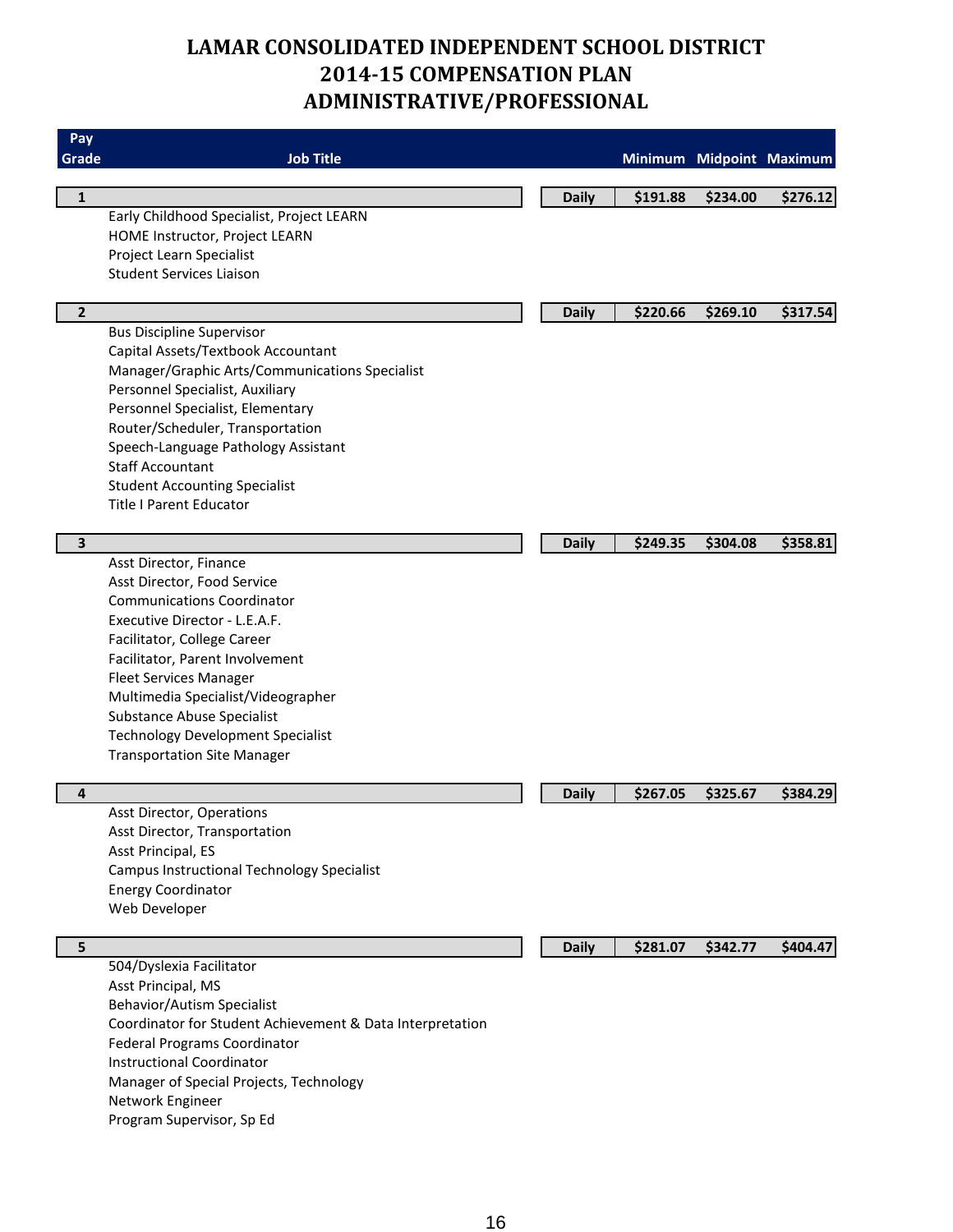## **LAMAR CONSOLIDATED INDEPENDENT SCHOOL DISTRICT 2014-15 COMPENSATION PLAN ADMINISTRATIVE/PROFESSIONAL**

| Pay              |                                                    |              |          |          |                          |
|------------------|----------------------------------------------------|--------------|----------|----------|--------------------------|
| Grade            | <b>Job Title</b>                                   |              |          |          | Minimum Midpoint Maximum |
|                  | Programmer/Analyst                                 |              |          |          |                          |
|                  | <b>Special Education Coordinator</b>               |              |          |          |                          |
|                  | <b>Staff Development Coordinator</b>               |              |          |          |                          |
|                  |                                                    |              |          |          |                          |
| 6                |                                                    | <b>Daily</b> | \$302.67 | \$362.48 | \$422.29                 |
|                  | Administrator for Truancy/Dropout Prevention       |              |          |          |                          |
|                  | Administrator, Student Accounting                  |              |          |          |                          |
|                  | Asst Principal, HS                                 |              |          |          |                          |
|                  | Asst Principal, JH                                 |              |          |          |                          |
|                  | Coordinator, Project LEARN                         |              |          |          |                          |
|                  | Director, Bilingual/ESL Curriculum & Instructional |              |          |          |                          |
|                  | Director, Information Services                     |              |          |          |                          |
|                  | Director, Student Support Services                 |              |          |          |                          |
|                  | Director, Technology Development                   |              |          |          |                          |
|                  | Director, Technology Integration                   |              |          |          |                          |
|                  | Network Administrator                              |              |          |          |                          |
|                  | Payroll Manager                                    |              |          |          |                          |
| $\overline{7}$   |                                                    |              |          |          |                          |
|                  | Assoc Principal, HS                                | <b>Daily</b> | \$348.83 | \$417.76 | \$486.69                 |
|                  | Asst Director, Employee Services & Risk Management |              |          |          |                          |
|                  | Asst Director, Staffing & Records Management       |              |          |          |                          |
|                  | <b>Budget &amp; Treasury Officer</b>               |              |          |          |                          |
|                  | Director, Advanced Studies                         |              |          |          |                          |
|                  | Director, Fine Arts                                |              |          |          |                          |
|                  | Early Childhood Principal                          |              |          |          |                          |
|                  | Principal, ES                                      |              |          |          |                          |
|                  | Purchasing/Materials Manager                       |              |          |          |                          |
| 8                |                                                    | <b>Daily</b> | \$372.38 | \$445.96 | \$519.54                 |
|                  | Campus Coordinator/Head Football Coach             |              |          |          |                          |
|                  | Director, Career and Technology                    |              |          |          |                          |
|                  | Director, Research/Accountability                  |              |          |          |                          |
|                  | Principal, ALC (DAEP)                              |              |          |          |                          |
|                  | Principal, JH                                      |              |          |          |                          |
|                  | Principal, MS                                      |              |          |          |                          |
|                  |                                                    |              |          |          |                          |
| $\boldsymbol{9}$ |                                                    | <b>Daily</b> | \$406.45 | \$483.87 | \$561.29                 |
|                  | Director, Athletics<br>Director, Finance           |              |          |          |                          |
|                  | Director, Food Service                             |              |          |          |                          |
|                  | Director, Special Education                        |              |          |          |                          |
|                  | Director, Transportation                           |              |          |          |                          |
|                  |                                                    |              |          |          |                          |
| 10               |                                                    | <b>Daily</b> | \$438.97 | \$522.58 | \$606.19                 |
|                  | <b>Operations Administrator</b>                    |              |          |          |                          |
|                  | Principal, HS                                      |              |          |          |                          |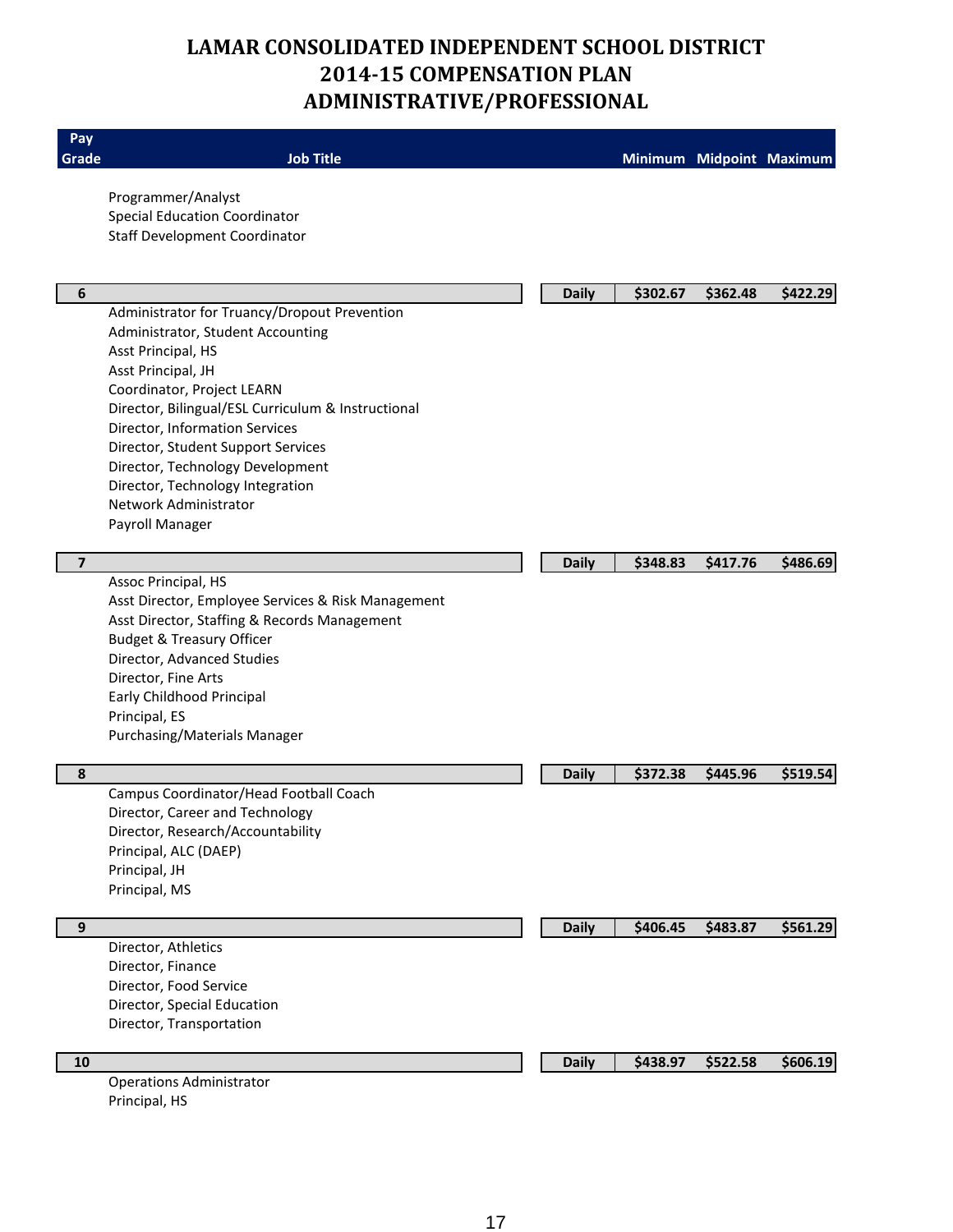## **LAMAR CONSOLIDATED INDEPENDENT SCHOOL DISTRICT 2014-15 COMPENSATION PLAN ADMINISTRATIVE/PROFESSIONAL**

| <b>Pay</b> |                                                |              |          |          |                          |
|------------|------------------------------------------------|--------------|----------|----------|--------------------------|
| Grade      | <b>Job Title</b>                               |              |          |          | Minimum Midpoint Maximum |
|            |                                                |              |          |          |                          |
| 11         |                                                | <b>Daily</b> | \$487.74 | \$580.64 | \$673.54                 |
|            | <b>Executive Director, Community Relations</b> |              |          |          |                          |
|            | Executive Director, Elementary Ed              |              |          |          |                          |
|            | Executive Director, Secondary Ed               |              |          |          |                          |
|            | Academic Administrator                         |              |          |          |                          |
|            |                                                |              |          |          |                          |
| 12         |                                                | <b>Daily</b> | \$526.76 | \$627.10 | \$727.44                 |
|            | <b>Chief Financial Officer</b>                 |              |          |          |                          |
|            |                                                |              |          |          |                          |

Chief Human Resources Officer Chief Technology Information Officer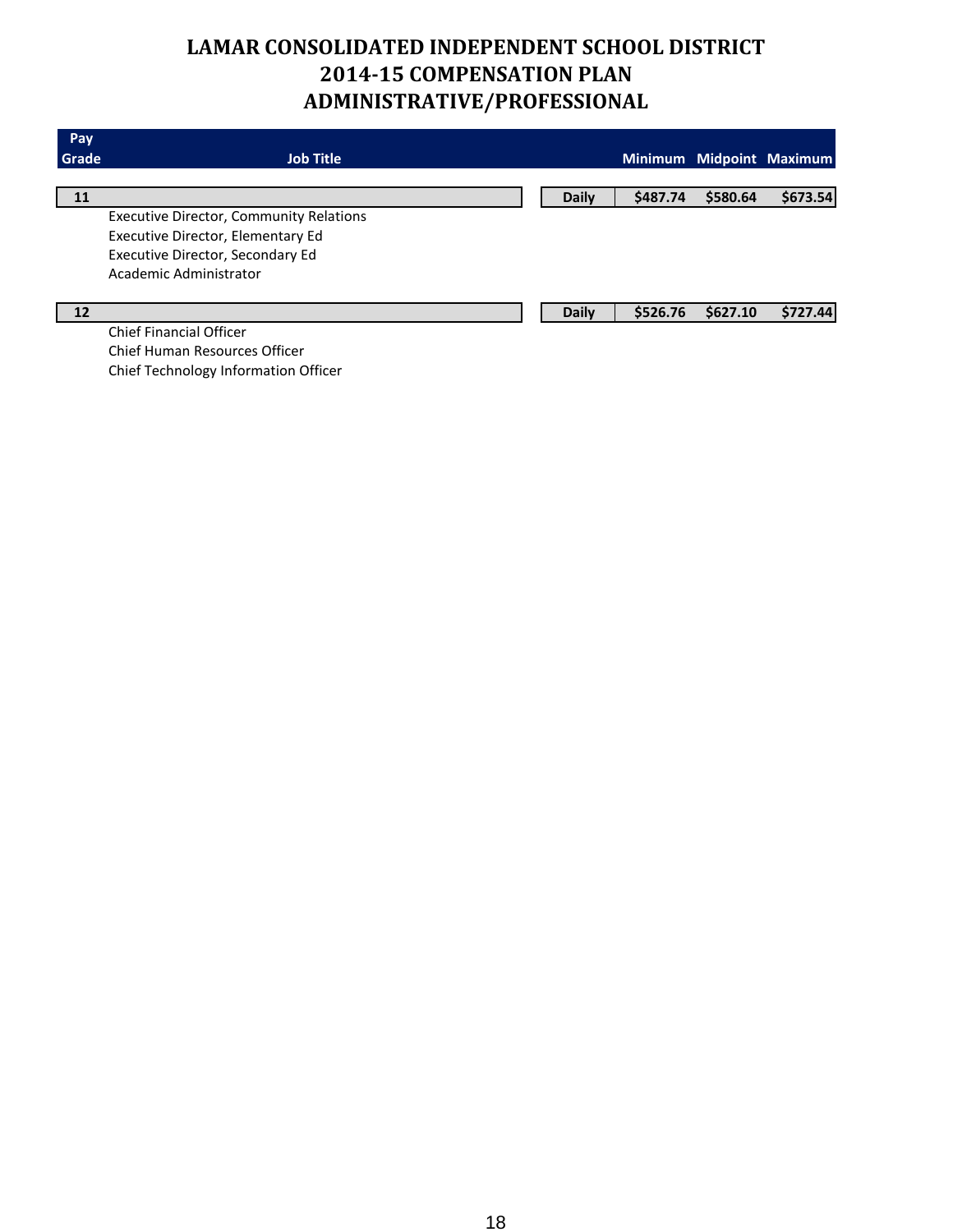## **LAMAR CONSOLIDATED INDEPENDENT SCHOOL DISTRICT 2014-15 COMPENSATION PLAN CLERICAL/PARAPROFESSIONAL**

| Pay            |                                          |               |                          |         |         |
|----------------|------------------------------------------|---------------|--------------------------|---------|---------|
| Grade          | <b>Job Title</b>                         |               | Minimum Midpoint Maximum |         |         |
| $\mathbf{1}$   |                                          | <b>Hourly</b> | \$10.40                  | \$13.00 | \$15.60 |
|                | Aide, Bilingual/ESL                      |               |                          |         |         |
|                | Aide, Compensatory                       |               |                          |         |         |
|                | Aide, Instructional                      |               |                          |         |         |
|                | Aide, Physical Education                 |               |                          |         |         |
|                | Aide, Pre-Kindergarten                   |               |                          |         |         |
|                | Aide, Project LEARN                      |               |                          |         |         |
|                | Aide, Special Assignment Class           |               |                          |         |         |
|                | Aide, Title I                            |               |                          |         |         |
|                | Clerk, Elementary                        |               |                          |         |         |
|                | Clerk, Monitor (2.5 hour)                |               |                          |         |         |
|                | Clerk, Transportation                    |               |                          |         |         |
| $\overline{2}$ |                                          | <b>Hourly</b> | \$10.94                  | \$13.68 | \$16.42 |
|                | Aide, ALC/Special Sites                  |               |                          |         |         |
|                | Aide, Computer Assistance                |               |                          |         |         |
|                | Aide, Credit Restoration                 |               |                          |         |         |
|                | Aide, IBC                                |               |                          |         |         |
|                | Aide, In-School Suspension               |               |                          |         |         |
|                | Aide, Intake (ALC)                       |               |                          |         |         |
|                | Aide, Keyboarding                        |               |                          |         |         |
|                | Aide, Life Skills                        |               |                          |         |         |
|                | Aide, OT/PT                              |               |                          |         |         |
|                | Aide, PASS                               |               |                          |         |         |
|                | Aide, PPCD                               |               |                          |         |         |
|                | Aide, SILC/PASS                          |               |                          |         |         |
|                | Aide, SIP                                |               |                          |         |         |
|                | Aide, Sp Ed Behavior Specialist          |               |                          |         |         |
|                | Aide, Sp Ed Resource                     |               |                          |         |         |
|                | Clerk Monitor (8 hour)                   |               |                          |         |         |
|                | Choir, Assistant/Accompanist             |               |                          |         |         |
|                | Clerk, Speech Supervisor                 |               |                          |         |         |
|                | Receptionist, Campus                     |               |                          |         |         |
| 3              |                                          | <b>Hourly</b> | \$11.60                  | \$14.50 | \$17.40 |
|                | Admin Asst, Sp Ed SS                     |               |                          |         |         |
|                | Aide, Bilingual Assessment               |               |                          |         |         |
|                | Aide, Lead Behavior Specialist           |               |                          |         |         |
|                | Aide, Transition Liaison/Sp Ed           |               |                          |         |         |
|                | Clerk, Athletic Office                   |               |                          |         |         |
|                | Clerk, Registrar                         |               |                          |         |         |
|                | Receptionist, Central Office             |               |                          |         |         |
|                | Water Safety Instructor                  |               |                          |         |         |
| $\overline{4}$ |                                          | <b>Hourly</b> | \$12.88                  | \$16.10 | \$19.32 |
|                | Admin Asst, Asst Principal (HS, JH)      |               |                          |         |         |
|                | Admin Asst, Counselor                    |               |                          |         |         |
|                | Admin Asst, Federal Programs Coordinator |               |                          |         |         |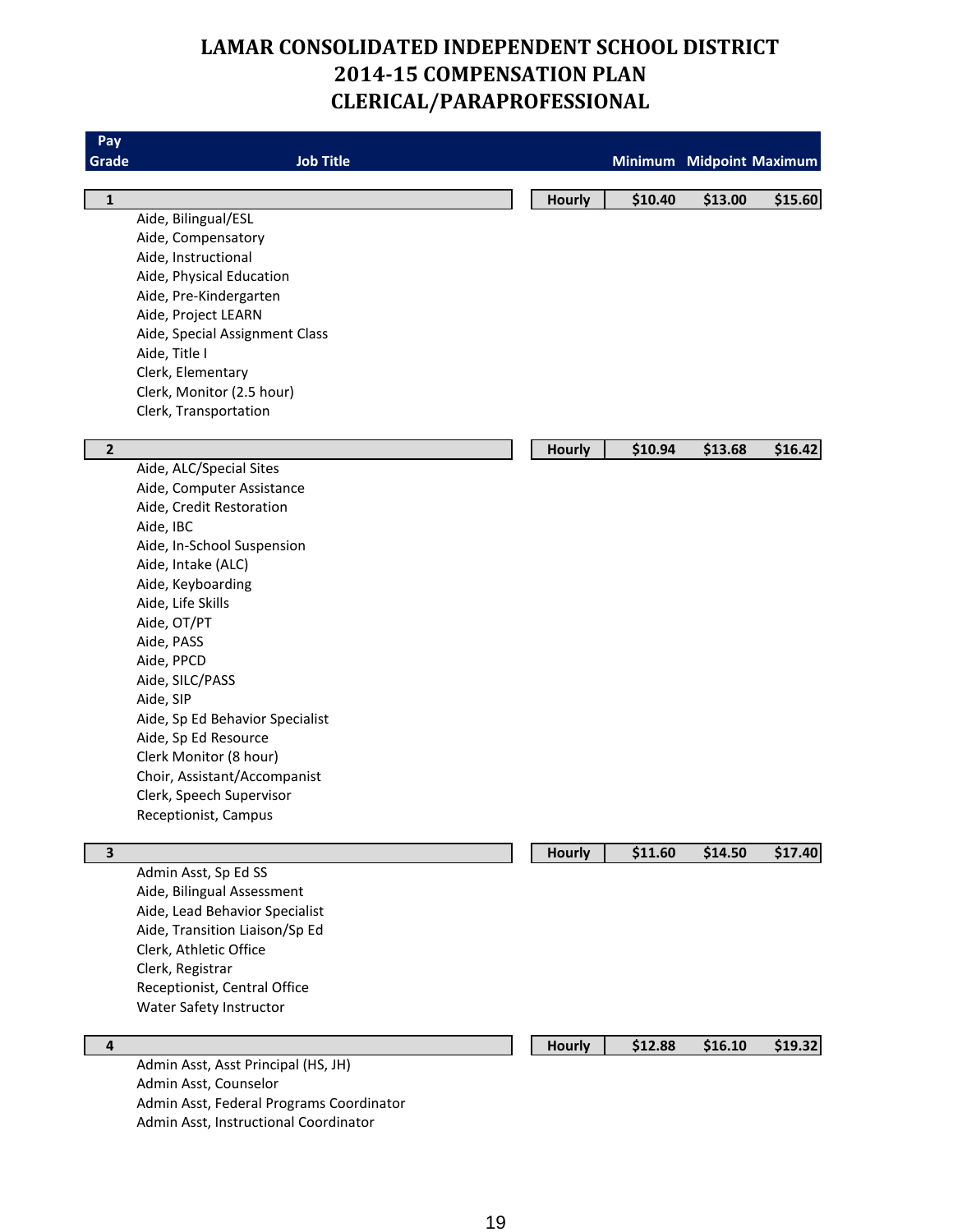## **LAMAR CONSOLIDATED INDEPENDENT SCHOOL DISTRICT 2014-15 COMPENSATION PLAN CLERICAL/PARAPROFESSIONAL**

| Pay                     |                                                     |               |         |                          |         |
|-------------------------|-----------------------------------------------------|---------------|---------|--------------------------|---------|
| Grade                   | <b>Job Title</b>                                    |               |         | Minimum Midpoint Maximum |         |
|                         | Admin Asst, Project LEARN                           |               |         |                          |         |
|                         | Aide, ALP Translator/Assistant                      |               |         |                          |         |
|                         | Aide, Braille & Tactual Materials Specialist        |               |         |                          |         |
|                         | Aide, Liaison for At-Risk/Attendance                |               |         |                          |         |
|                         | Clerk, Accounting                                   |               |         |                          |         |
|                         | Clerk, Attendance HS                                |               |         |                          |         |
|                         | Clerk, Attendance JH                                |               |         |                          |         |
|                         | Clerk, Food Service-Accounting                      |               |         |                          |         |
|                         | Data Specialist, Sp Ed                              |               |         |                          |         |
|                         | Technician, HR/Employee Benefits                    |               |         |                          |         |
| 5                       |                                                     | <b>Hourly</b> | \$15.33 | \$19.16                  | \$22.99 |
|                         | Admin Asst, Coordinator of Staff Development        |               |         |                          |         |
|                         | Admin Asst, Director Advanced Studies               |               |         |                          |         |
|                         | Admin Asst, Director Bilingual/ESL                  |               |         |                          |         |
|                         | Admin Asst, Director of CTE                         |               |         |                          |         |
|                         | Admin Asst, Director Fine Arts                      |               |         |                          |         |
|                         | Admin Asst, Director of Research and Accountability |               |         |                          |         |
|                         | Admin Asst, Payroll Transportation                  |               |         |                          |         |
|                         | Admin Asst, Technology Integragion and Development  |               |         |                          |         |
|                         | Clerk, Accounts Payable                             |               |         |                          |         |
|                         | Clerk, Food Service-Free & Reduced                  |               |         |                          |         |
|                         | Clerk, Human Resources                              |               |         |                          |         |
|                         | Clerk, Maintenance and Operations                   |               |         |                          |         |
|                         | Clerk, Payroll Compliance/Reporting                 |               |         |                          |         |
|                         | Clerk, Payroll Leaves and Absences                  |               |         |                          |         |
|                         | Data Technician                                     |               |         |                          |         |
|                         | <b>HR Specialist</b>                                |               |         |                          |         |
|                         | <b>Purchasing Assistant</b>                         |               |         |                          |         |
|                         | <b>SHARS/Medicaid Specialist</b>                    |               |         |                          |         |
| 6                       |                                                     | Hourly        | \$16.10 | \$20.12                  | \$24.14 |
|                         | Admin Asst, Director of Athletics                   |               |         |                          |         |
|                         | Admin Asst, Director of Finance                     |               |         |                          |         |
|                         | Admin Asst, Director of Food Service                |               |         |                          |         |
|                         | Admin Asst, Director of Maintenance & Operations    |               |         |                          |         |
|                         | Admin Asst, Director of Transportation              |               |         |                          |         |
|                         | Admin Asst, Principal (ALC, ES, ECC, MS, JH)        |               |         |                          |         |
|                         | Admin Asst, Special Sites                           |               |         |                          |         |
|                         | Clerk, Employee Management System                   |               |         |                          |         |
|                         | Specialist, FFE & Purchasing                        |               |         |                          |         |
|                         |                                                     |               |         |                          |         |
| $\overline{\mathbf{z}}$ | Admin Asst, Administrator for Operations            | <b>Hourly</b> | \$18.47 | \$22.53                  | \$26.59 |
|                         | Admin Asst, Director of Sp Ed                       |               |         |                          |         |
|                         | Admin Asst, Exec Dir of Community Relations         |               |         |                          |         |
|                         | Admin Asst, Exec Dir of Elementary Ed               |               |         |                          |         |
|                         | Admin Asst, Exec Dir of Secondary Ed                |               |         |                          |         |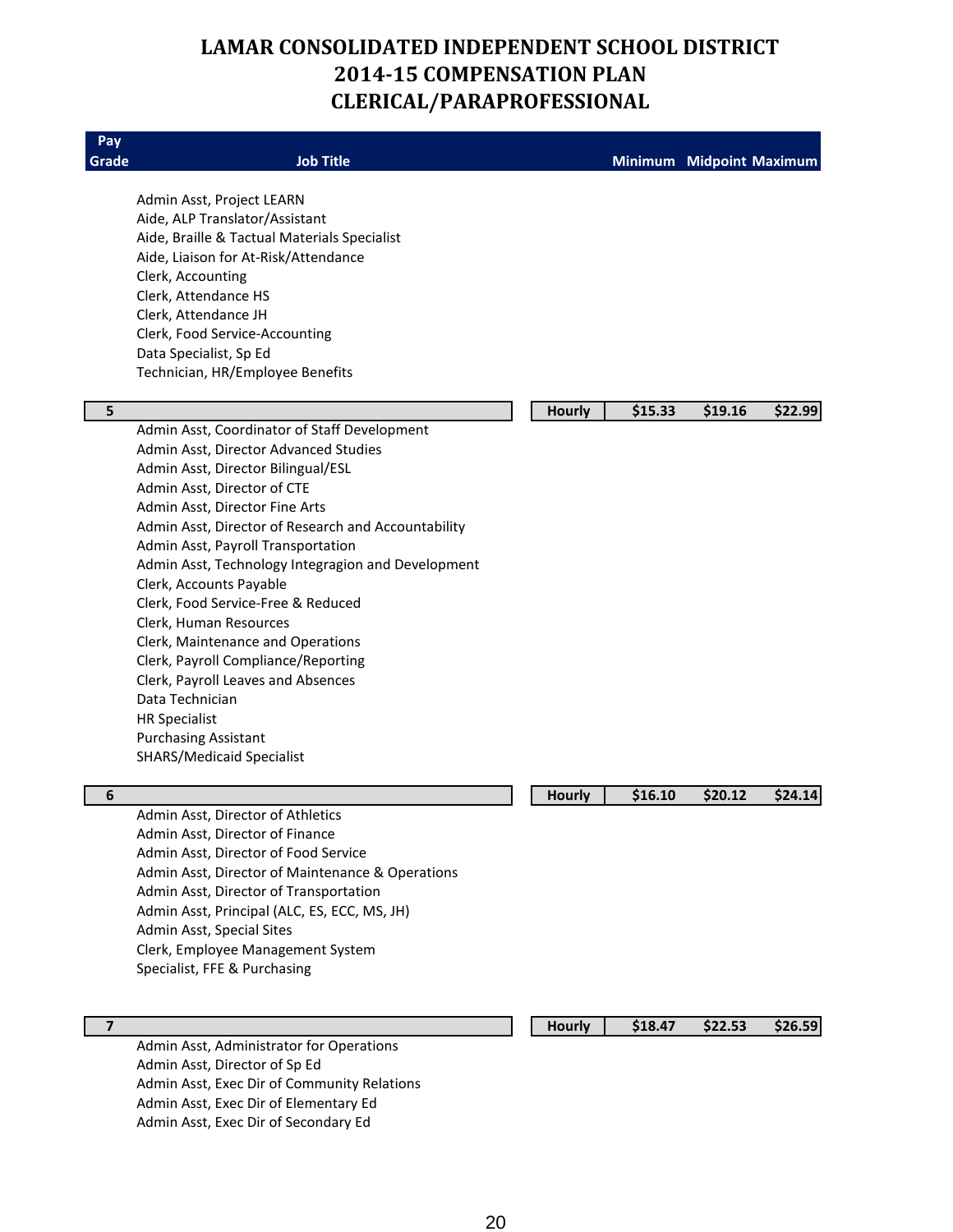## **LAMAR CONSOLIDATED INDEPENDENT SCHOOL DISTRICT 2014-15 COMPENSATION PLAN CLERICAL/PARAPROFESSIONAL**

| Pay<br>Grade | <b>Job Title</b>                                 |               |         | Minimum Midpoint Maximum |         |
|--------------|--------------------------------------------------|---------------|---------|--------------------------|---------|
|              | Admin Asst, Principal HS                         |               |         |                          |         |
|              | Deaf Interpreter                                 |               |         |                          |         |
|              | LVN/Teacher Aide                                 |               |         |                          |         |
|              | Specialist, Accounting Federal/Special Programs  |               |         |                          |         |
| 8            |                                                  | <b>Hourly</b> | \$19.77 | \$24.11                  | \$28.45 |
|              | Admin Asst, Chief Financial Officer              |               |         |                          |         |
|              | Admin Asst, Chief Human Resources Officer        |               |         |                          |         |
|              | Admin Asst, Chief Technology Information Officer |               |         |                          |         |
|              | Buyer, Purchasing                                |               |         |                          |         |
|              | Certified Occupational Therapist Assistant       |               |         |                          |         |
|              | Coordinator, Accounts Payable/Cash Management    |               |         |                          |         |
|              | Payroll Specialist                               |               |         |                          |         |
|              | Specialist, Employee Benefits                    |               |         |                          |         |
| 9            |                                                  | <b>Hourly</b> | \$25.70 | \$31.34                  | \$36.98 |
|              | Admin Asst, Superintendent & Board of Trustees   |               |         |                          |         |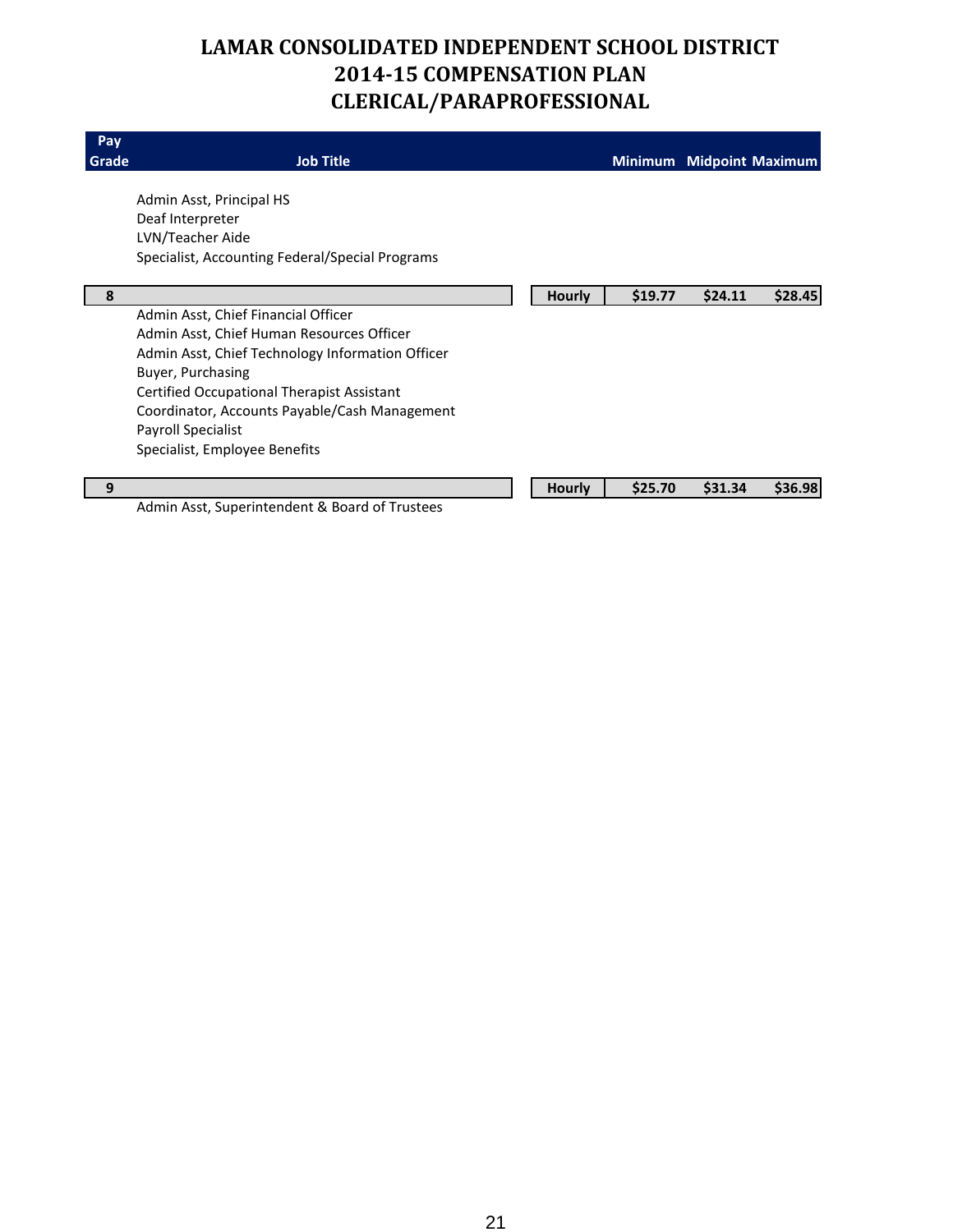| Pay   |                                               |               |         |         |                          |
|-------|-----------------------------------------------|---------------|---------|---------|--------------------------|
| Grade | <b>Job Title</b>                              |               |         |         | Minimum Midpoint Maximum |
|       |                                               |               |         |         |                          |
| 11    |                                               | <b>Hourly</b> | \$11.48 | \$13.75 | \$16.02                  |
|       | Specialist, Graphic Arts                      |               |         |         |                          |
| 12    |                                               | <b>Hourly</b> | \$13.37 | \$16.02 | \$18.67                  |
|       | Mail Center Supervisor                        |               |         |         |                          |
|       | Printer                                       |               |         |         |                          |
|       | Specialist, Computer Publications             |               |         |         |                          |
|       |                                               |               |         |         |                          |
| 13    |                                               | <b>Hourly</b> | \$15.54 | \$18.62 | \$21.70                  |
|       | Technician, Print Production                  |               |         |         |                          |
| 14    |                                               | <b>Hourly</b> | \$19.74 | \$23.65 | \$27.56                  |
|       | <b>AV Technical Specialist</b>                |               |         |         |                          |
|       | <b>Computer Operator 2</b>                    |               |         |         |                          |
|       | <b>Computer Publications Specialist, Lead</b> |               |         |         |                          |
|       | Data Assessment Specialist                    |               |         |         |                          |
|       | Help Desk Technician                          |               |         |         |                          |
|       | <b>PC Technician II</b>                       |               |         |         |                          |
|       | PC Technician, Service Lead                   |               |         |         |                          |
|       | Printer, Lead                                 |               |         |         |                          |
| 15    |                                               | <b>Hourly</b> | \$26.66 | \$31.93 | \$37.20                  |
|       | <b>LVN</b>                                    |               |         |         |                          |

Network Technician Technical Services Manager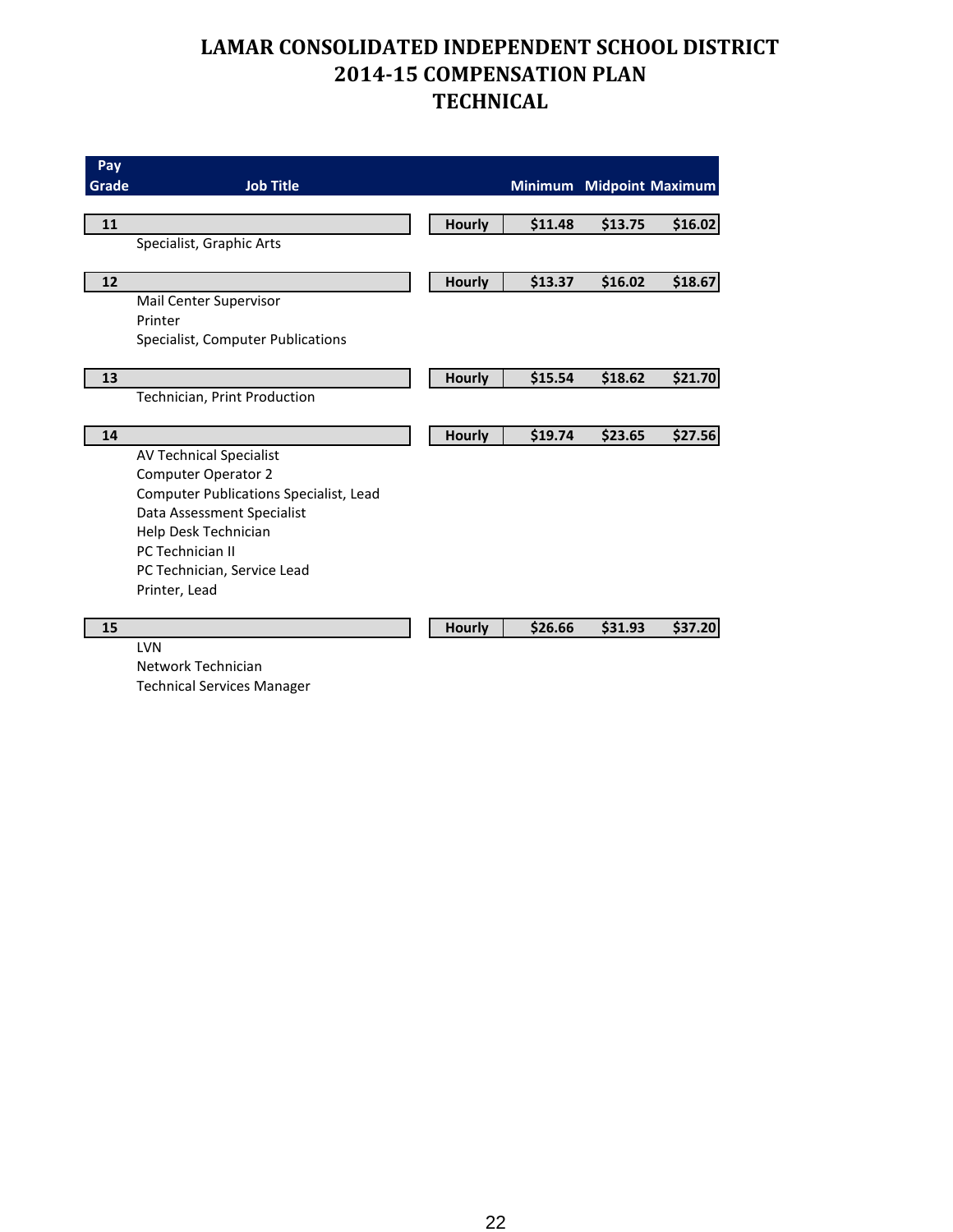| Pay<br>Grade   | <b>Job Title</b>                                         |               |         | Minimum Midpoint Maximum |         |
|----------------|----------------------------------------------------------|---------------|---------|--------------------------|---------|
| $\mathbf{1}$   |                                                          | <b>Hourly</b> | \$8.80  | \$11.00                  | \$13.20 |
|                | Aide, Bus                                                |               |         |                          |         |
|                | <b>Culinary Helper</b>                                   |               |         |                          |         |
|                | Custodian, Day (Secondary)                               |               |         |                          |         |
|                | Custodian, Night<br>Custodian, Rotating Crew             |               |         |                          |         |
|                | Laundry Worker                                           |               |         |                          |         |
|                |                                                          |               |         |                          |         |
| $\overline{2}$ |                                                          | Hourly        | \$9.70  | \$11.83                  | \$13.96 |
|                | Custodian, Lead I                                        |               |         |                          |         |
|                | <b>Delivery Driver</b>                                   |               |         |                          |         |
|                | Laundry Worker, Sr                                       |               |         |                          |         |
|                | Specialist 1, Culinary<br><b>Traffic Control Monitor</b> |               |         |                          |         |
|                | <b>Warehouse Driver I</b>                                |               |         |                          |         |
|                |                                                          |               |         |                          |         |
| 3              |                                                          | Hourly        | \$11.04 | \$13.46                  | \$15.88 |
|                | Custodian, Lead II                                       |               |         |                          |         |
|                | Floor Care Technician                                    |               |         |                          |         |
|                | <b>General Maintenance Tech</b><br>Lawn Works Tech       |               |         |                          |         |
|                | Manager In Training, Food Service                        |               |         |                          |         |
|                | <b>Mechanic Assistant</b>                                |               |         |                          |         |
|                | <b>Warehouse Receiving Clerk</b>                         |               |         |                          |         |
|                |                                                          |               |         |                          |         |
| 4              |                                                          | Hourly        | \$12.80 | \$15.61                  | \$18.42 |
|                | Athletic Grounds Crew Leader                             |               |         |                          |         |
|                | Custodian, Lead III<br>Floor Crew Machine Tech           |               |         |                          |         |
|                | Laundry Worker, Lead                                     |               |         |                          |         |
|                | Lawn Works Lead                                          |               |         |                          |         |
|                | Lawn Works Tech Sr                                       |               |         |                          |         |
|                | Mechanic I, Transportation                               |               |         |                          |         |
|                | Playground Tech IV                                       |               |         |                          |         |
|                | Pool Technician                                          |               |         |                          |         |
|                | Warehouse Assistant - FS                                 |               |         |                          |         |
|                |                                                          |               |         |                          |         |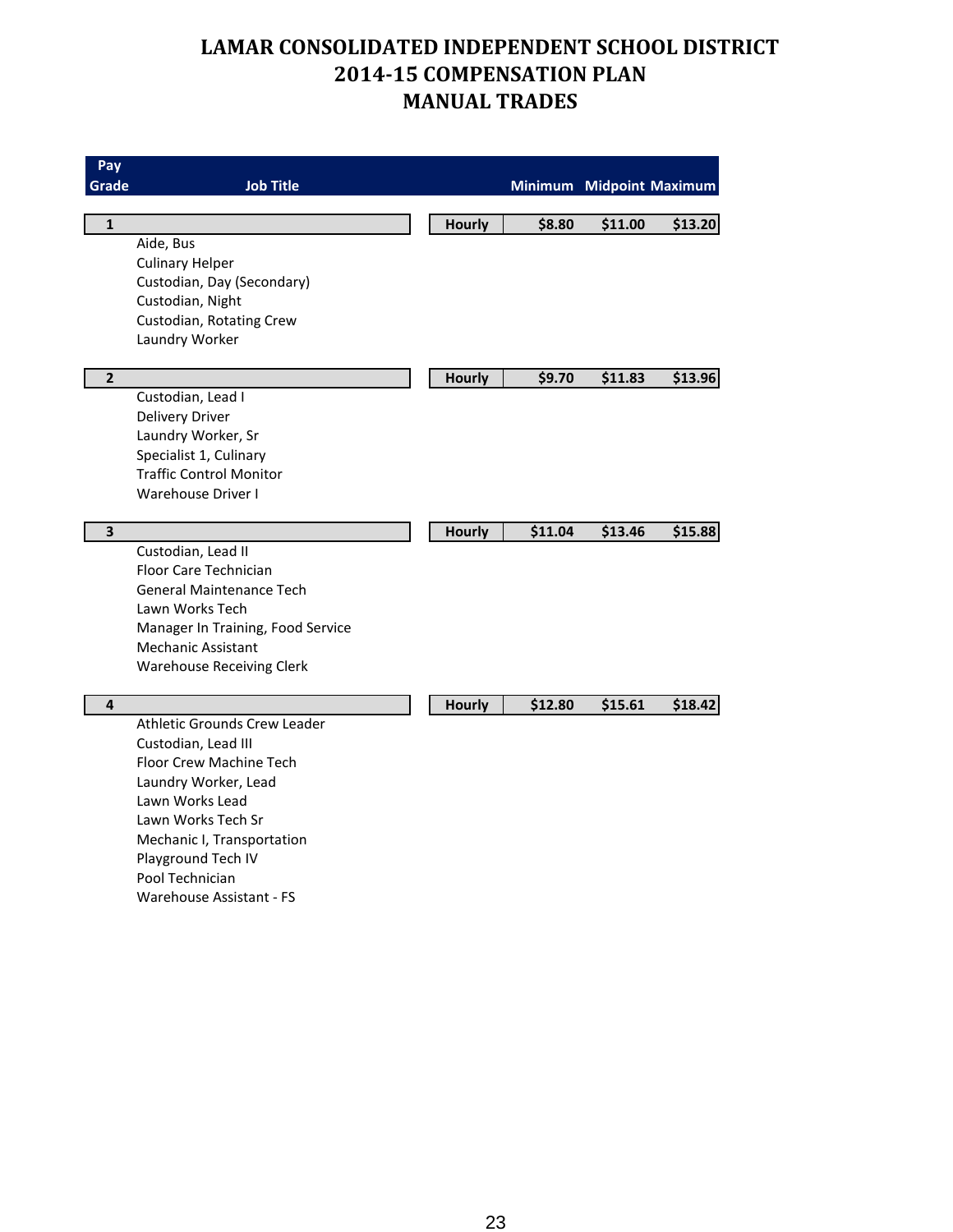| Pay<br>Grade   | <b>Job Title</b>                                                        |               |         | Minimum Midpoint Maximum |         |
|----------------|-------------------------------------------------------------------------|---------------|---------|--------------------------|---------|
| 5              |                                                                         |               |         |                          |         |
|                | <b>Concession Stand Manager</b>                                         | Hourly        | \$14.85 | \$18.11                  | \$21.37 |
|                | Custodian, Lead IV                                                      |               |         |                          |         |
|                | Lawn Works Mechanic                                                     |               |         |                          |         |
|                | M&O Buyer/Inventory Control                                             |               |         |                          |         |
|                | Maintenance Technician                                                  |               |         |                          |         |
|                | Manager I, Food Service                                                 |               |         |                          |         |
|                | Manager, Food Service Warehouse                                         |               |         |                          |         |
|                | Parts Manager, Transportation                                           |               |         |                          |         |
|                | Planner/Scheduler                                                       |               |         |                          |         |
|                | Preventive Maintenance Tech                                             |               |         |                          |         |
|                | Preventive Maintenance Specialist, Transp                               |               |         |                          |         |
|                |                                                                         |               |         |                          |         |
| 6              |                                                                         | <b>Hourly</b> | \$17.41 | \$21.23                  | \$25.05 |
|                | <b>Bus Operations Specialist</b>                                        |               |         |                          |         |
|                | Food Service Maintenance Tech                                           |               |         |                          |         |
|                | Maintenance Technician, Sr                                              |               |         |                          |         |
|                | Manager II, Food Service                                                |               |         |                          |         |
|                | Manager, Integrated Pest                                                |               |         |                          |         |
|                | Mechanic II, Transportation                                             |               |         |                          |         |
|                | Supervisor, Grounds                                                     |               |         |                          |         |
|                | Supervisor, Planner/Scheduler                                           |               |         |                          |         |
|                | Training and Safety Coordinator                                         |               |         |                          |         |
|                |                                                                         |               |         |                          |         |
| $\overline{7}$ |                                                                         | <b>Hourly</b> | \$20.89 | \$25.48                  | \$30.07 |
|                | <b>Custodial Supervisor</b><br>Security Officer/Certified Peace Officer |               |         |                          |         |
|                |                                                                         |               |         |                          |         |
|                |                                                                         |               |         |                          |         |
| 8              |                                                                         | <b>Hourly</b> | \$23.19 | \$28.28                  | \$33.37 |
|                | <b>Energy Technician Specialist</b>                                     |               |         |                          |         |
|                | Supervisor, Preventative Maintenance                                    |               |         |                          |         |
|                | Supervisor, Routine Maintenance                                         |               |         |                          |         |
|                | Supervisor, Warehouse                                                   |               |         |                          |         |
|                |                                                                         |               |         |                          |         |
| 99             |                                                                         | Hourly        | \$14.80 | \$17.62                  | \$20.44 |

Bus Driver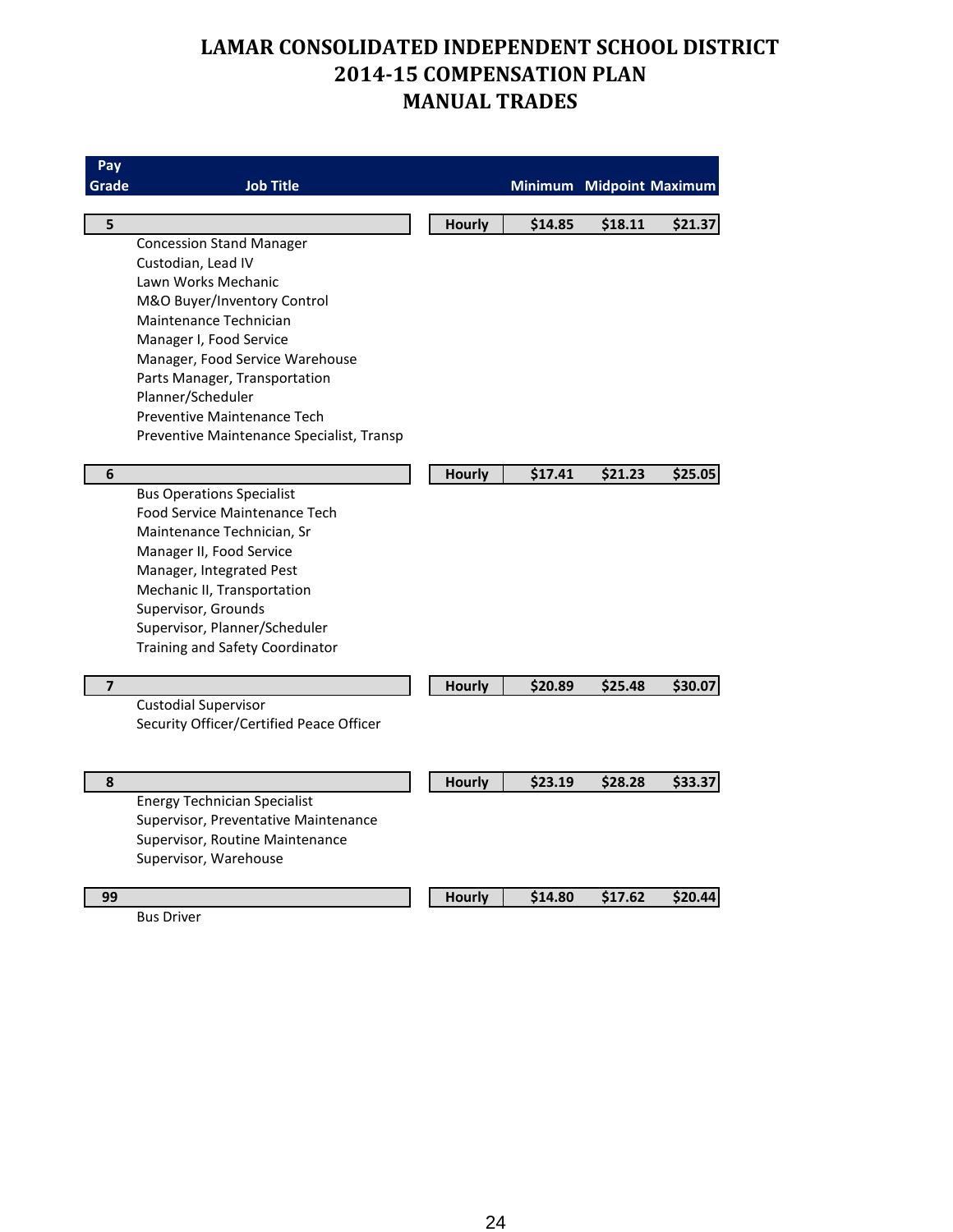**POSITION**

**RATE**

#### **SUBSTITUTE - TEACHERS, ADMINISTRATORS, AND PARAPROFESSIONALS**

| <b>Substitute Teachers</b>                            |                              |
|-------------------------------------------------------|------------------------------|
| Certified                                             | \$93<br>/ Day                |
|                                                       |                              |
| Degreed                                               | \$83<br>/ Day                |
|                                                       |                              |
| Certified Long-term degreed                           | $$150$ / Day                 |
| (Ten or more consecutive days as a substitute for the |                              |
| same classroom teacher as approved by the Chief Human |                              |
| Resource Officer)                                     |                              |
| Long-term degreed                                     | \$109<br>/ Day               |
| (Ten or more consecutive days as a substitute for the |                              |
| same classroom teacher as approved by the Chief Human |                              |
| Resources Officer)                                    |                              |
|                                                       |                              |
| Non-Degreed                                           | \$73<br>/ Day                |
|                                                       |                              |
| Long-term Non-Degreed                                 |                              |
| Less than 30 hours                                    | / Day<br>\$73                |
| 30-59 hours                                           | / Day<br>\$78                |
| 60+ hours                                             | \$83<br>/ Day                |
|                                                       |                              |
| Substitute Nurse, RN                                  | \$93<br>/ Day                |
| Substitute Nurse, LVN                                 | / Day<br>\$83                |
|                                                       |                              |
| <b>Substitute Administrator</b>                       |                              |
| Elementary/Secondary                                  | One half of Daily Rate of    |
|                                                       | Last Employment but no       |
|                                                       | less than \$154.50           |
| Secondary                                             | Additional \$25.00 per day   |
|                                                       | for extended day activities. |
|                                                       |                              |
| <b>Substitute Clerks/Aides</b>                        |                              |
| Degreed and Non-degreed                               | \$73<br>/ Day                |
| <b>Substitute Crossing Guard</b>                      | \$8.25<br>/ Hour             |
| Substitute Cafeteria Monitor                          | \$7.25<br>/ Hour             |
| Substitute Food Service                               | \$7.25<br>/ Hour             |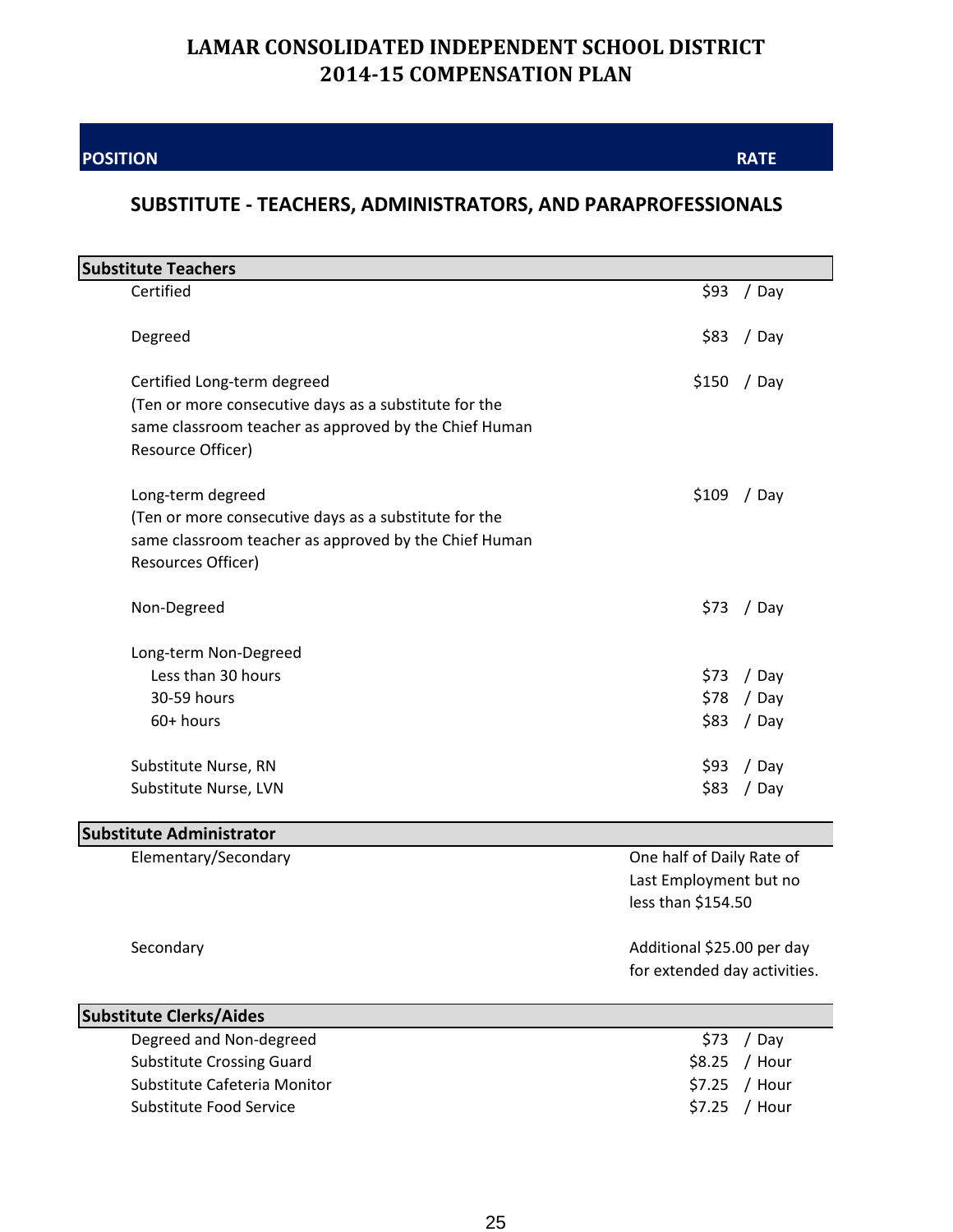| <b>POSITION</b>                                                                                                       | <b>HOURLY RATE</b>             |
|-----------------------------------------------------------------------------------------------------------------------|--------------------------------|
| <b>PART TIME EMPLOYEES</b>                                                                                            |                                |
| High School Student                                                                                                   | \$7.25                         |
| College Student<br>Minimum hours per semester - 12<br>(Documentation required for each year year of college standing) | \$7.50                         |
| Life Guards<br>W.S.I.<br><b>Water Safety</b>                                                                          | \$7.50-\$8.75<br>\$7.25-\$8.50 |
| Pool Supervisor                                                                                                       | \$15.00                        |
| Swimming Instruction - W.S.I. Certified                                                                               | \$10.00-\$12.00                |
| Swimming Instruction - Private Lessons                                                                                | \$20.00-\$25.00                |
| <b>Crossing Guard</b>                                                                                                 | \$9.00                         |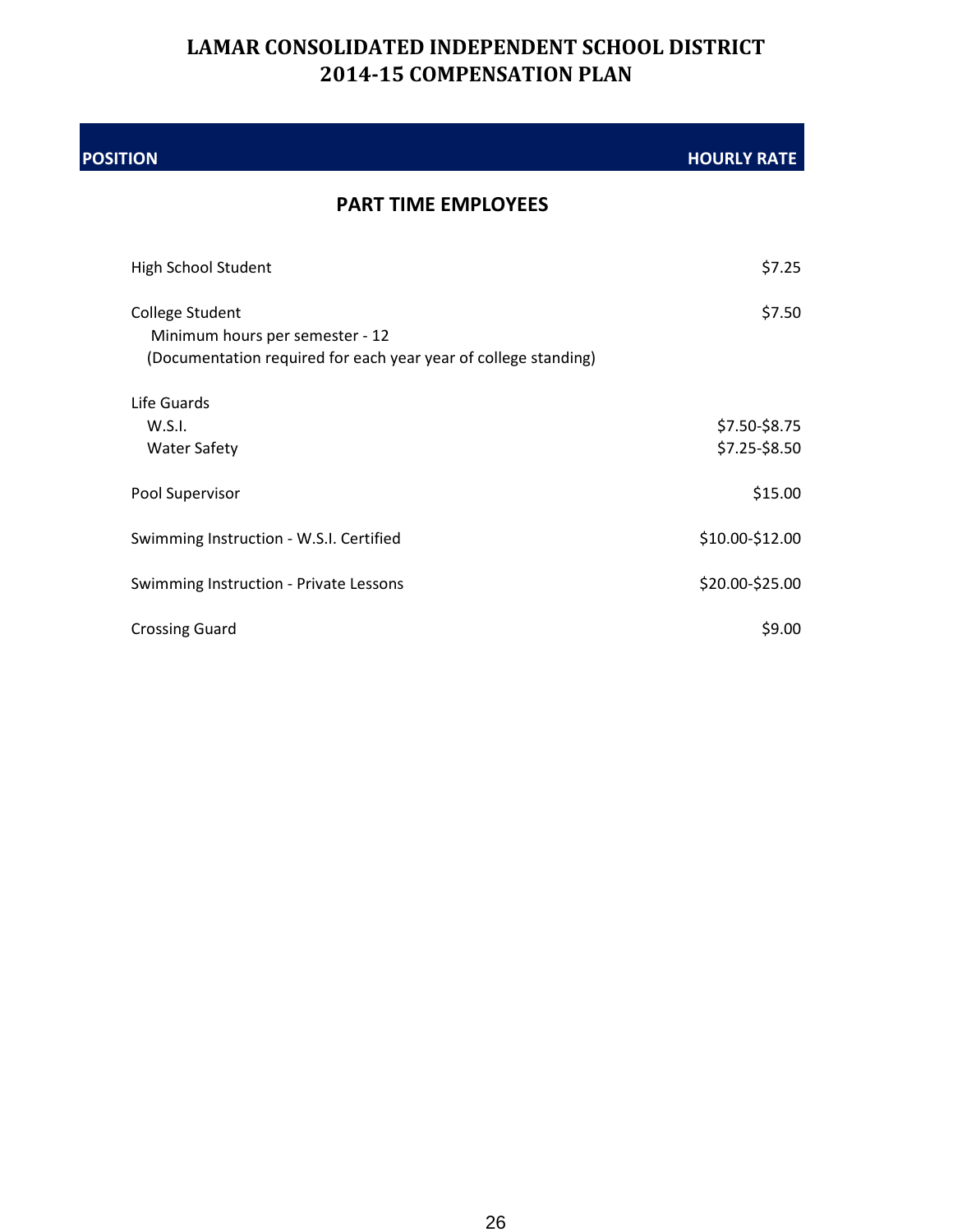**4.A.#3. – PLANNING BOARD REPORT AUGUST 5, 2014**

#### **CONSIDER ADOPTION OF ORDER CALLING A BOND ELECTION**

#### **RECOMMENDATION:**

That the Board of Trustees approve the Order Calling a Bond Election on November 4, 2014.

#### **IMPACT/RATIONALE:**

The election order was prepared by Jonathan Frels, attorney with Bracewell & Giuliani, LLP. He will be present at the board meeting. A draft election order is attached. The recommended amount is \$

Thomas Randle

Dr. Thomas Randle **Superintendent**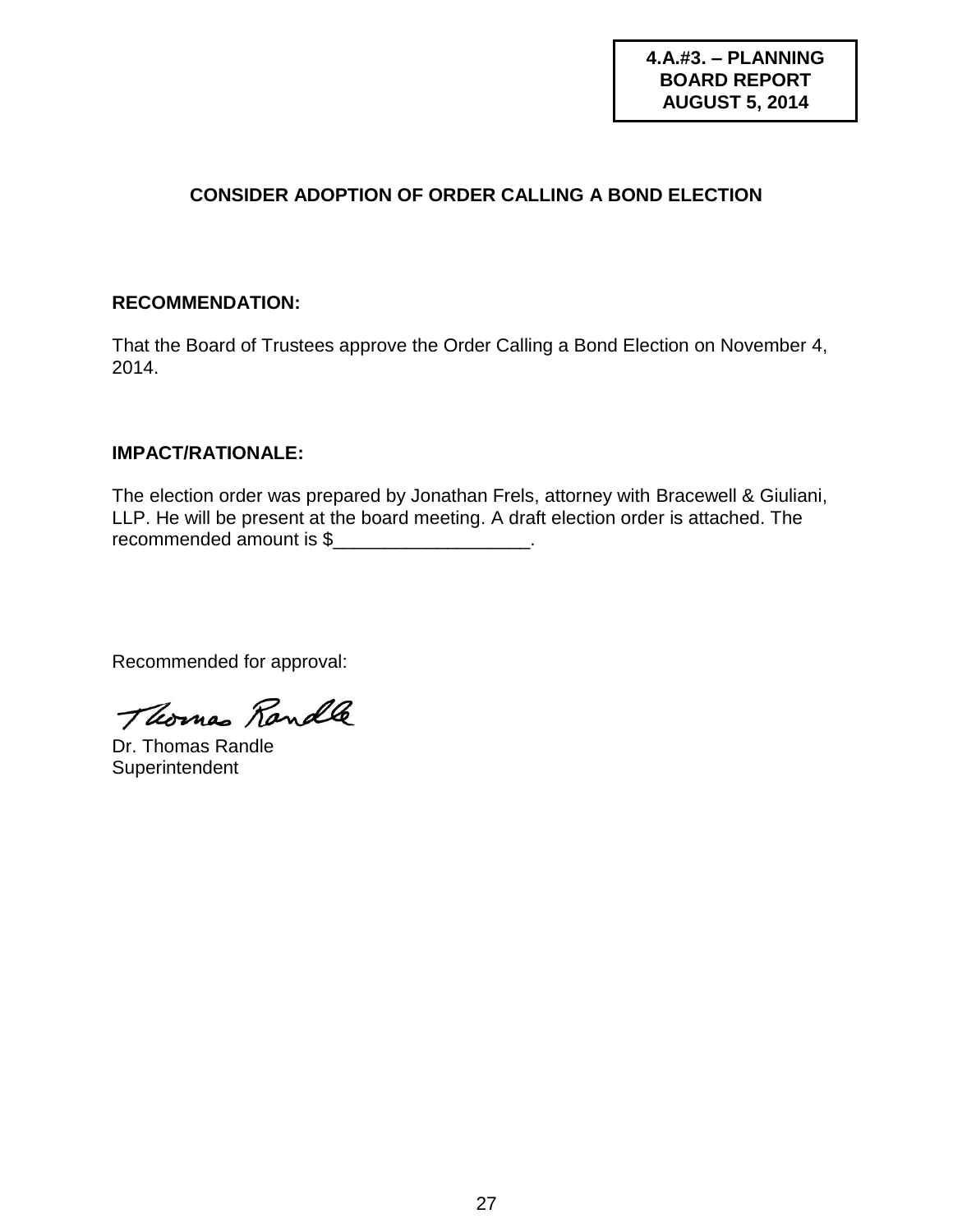#### ORDER BY THE BOARD OF TRUSTEES OF LAMAR CONSOLIDATED INDEPENDENT SCHOOL DISTRICT CALLING A BOND ELECTION TO BE HELD WITHIN SAID DISTRICT; MAKING PROVISIONS FOR THE CONDUCT AND THE GIVING OF NOTICE OF THE ELECTION; AND CONTAINING OTHER PROVISIONS RELATING THERETO

WHEREAS, the Board of Trustees (the "Board") of the Lamar Consolidated Independent School District (the "District") finds and determines that it is necessary and advisable to call and hold an election for and within the District on the proposition hereinafter set forth; and

WHEREAS, it is hereby officially found and determined that said election shall be held on a uniform election date established by Section 41.001(a), Texas Election Code, as amended, as required by Texas law; and

WHEREAS, the Board, pursuant to the applicable provisions of the Texas Election Code has or will enter into an agreement to conduct a joint election with other political subdivisions within Fort Bend County (the "County") and contract with the County Elections Administrator (the "County Elections Administrator") for election services (collectively, the "Election Agreement"); and

WHEREAS, the Board finds and declares that the meeting at which this Order is considered is open to the public, and that the public notice of the time, place and purpose of the meeting was given, as required by Chapter 551, Texas Government Code, as amended; Now Therefore,

BE IT ORDERED BY THE BOARD OF TRUSTEES OF LAMAR CONSOLIDATED INDEPENDENT SCHOOL DISTRICT:

Section 1. Findings. The statements contained in the preamble of this Order are true and correct and are hereby adopted as findings of fact and as a part of the operative provisions hereof.

Section 2. Election Ordered; Date; Proposition. An election (the "Election") shall be held for and within the District on Tuesday, November 4, 2014 ("Election Day"), in accordance with the Texas Election Code (the "Code"). At the Election the following proposition (the "Proposition") shall be submitted to the qualified voters of the District in accordance with law:

#### PROPOSITION NO. ONE

SHALL THE BOARD OF TRUSTEES OF LAMAR CONSOLIDATED INDEPENDENT SCHOOL DISTRICT (THE "DISTRICT") BE AUTHORIZED TO ISSUE AND SELL AT ANY PRICE OR PRICES THE BONDS OF THE DISTRICT IN THE AMOUNT OF [\$\_\_\_\_\_\_\_\_\_] FOR THE CONSTRUCTION, ACQUISITION, AND EQUIPMENT OF SCHOOL BUILDINGS IN THE DISTRICT, FOR THE PURCHASE OF THE NECESSARY SITES FOR SCHOOL BUILDINGS AND THE PURCHASE OF NEW SCHOOL BUSES, WHICH BONDS MAY BE ISSUED IN VARIOUS ISSUES OR SERIES, SHALL MATURE SERIALLY OR OTHERWISE NOT MORE THAN 40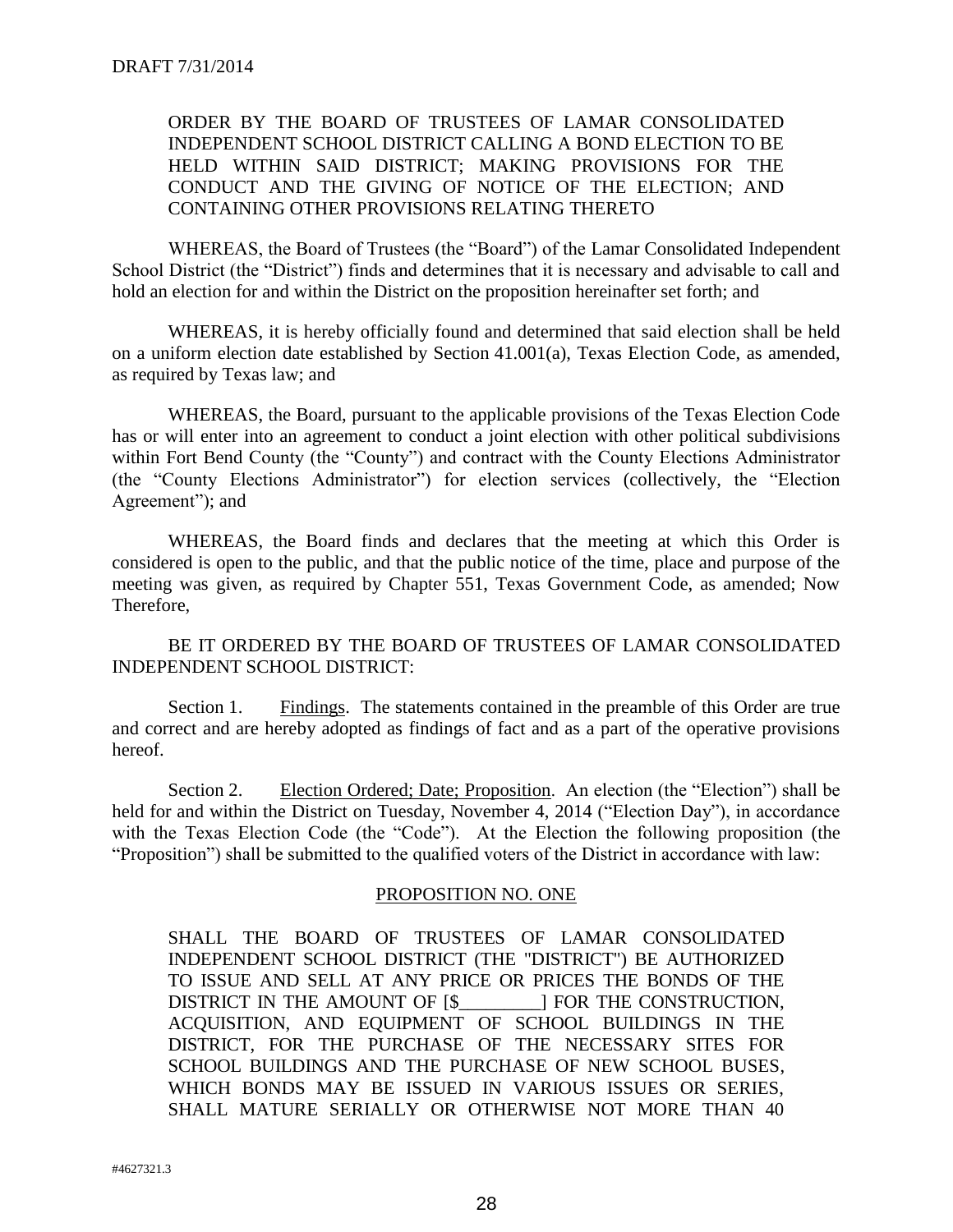YEARS FROM THEIR DATE, AND SHALL BEAR INTEREST AT SUCH RATE OR RATES, NOT TO EXCEED THE MAXIMUM RATE NOW OR HEREAFTER AUTHORIZED BY LAW, AS SHALL BE DETERMINED BY THE BOARD OF TRUSTEES OF THE DISTRICT WITHIN THE DISCRETION OF THE BOARD AT THE TIME OF ISSUANCE; AND SHALL THE BOARD OF TRUSTEES BE AUTHORIZED TO LEVY AND PLEDGE, AND CAUSE TO BE ASSESSED AND COLLECTED, ANNUAL AD VALOREM TAXES ON ALL TAXABLE PROPERTY IN THE DISTRICT SUFFICIENT, WITHOUT LIMIT AS TO RATE OR AMOUNT, TO PAY THE PRINCIPAL OF AND INTEREST ON SAID BONDS AND THE COSTS OF ANY CREDIT AGREEMENTS EXECUTED OR AUTHORIZED IN ANTICIPATION OF, IN RELATION TO, OR IN CONNECTION WITH THE BONDS; SAID BONDS TO BE ISSUED AND SAID TAXES TO BE LEVIED, PLEDGED, ASSESSED, AND COLLECTED UNDER THE CONSTITUTION AND LAWS OF THE STATE OF TEXAS INCLUDING THE TEXAS EDUCATION CODE?

#### Section 3. Official Ballot.

(a) Voting at the Election, and early voting therefor, shall be by the use of the lawfully approved County voting systems and ballots.

(b) The preparation of the necessary equipment and the official ballots for the Election shall conform to the requirements of the Code so as to permit the electors to vote "FOR" or "AGAINST" the aforesaid Proposition which shall be set forth on the ballots substantially in the following form:

#### PROPOSITION NO. ONE

 $\Box$  FOR ) "THE ISSUANCE OF [\$\_\_\_\_\_\_\_] OF BONDS FOR THE CONSTRUCTION, ACOUISITION, AND EOUIPMENT OF CONSTRUCTION, ACQUISITION, AND EQUIPMENT SCHOOL BUILDINGS, THE PURCHASE OF SITES FOR SCHOOL BUILDINGS, AND THE PURCHASE OF SCHOOL BUSES, AND THE LEVYING OF THE TAX IN PAYMENT THEREOF"  $\Box$  AGAINST

Section 4. Persons Qualified to Vote. All resident, qualified electors of the District shall be eligible to vote at the Election.

Section 5. Election Precincts, Voting Locations and Voting Hours on Election Day. The election precincts for the Election shall consist of the territory within the boundaries of the District situated within one or more County election precincts, which bear the precinct numbers set forth in Exhibit A, attached hereto and incorporated herein. The voting location for voting on Election Day for each election precinct shall be as set forth in Exhibit A, or at such other locations as hereafter may be designated by the County Elections Administrator as provided in the Election Agreement. On Election Day the polls shall be open from 7:00 a.m. to 7:00 p.m.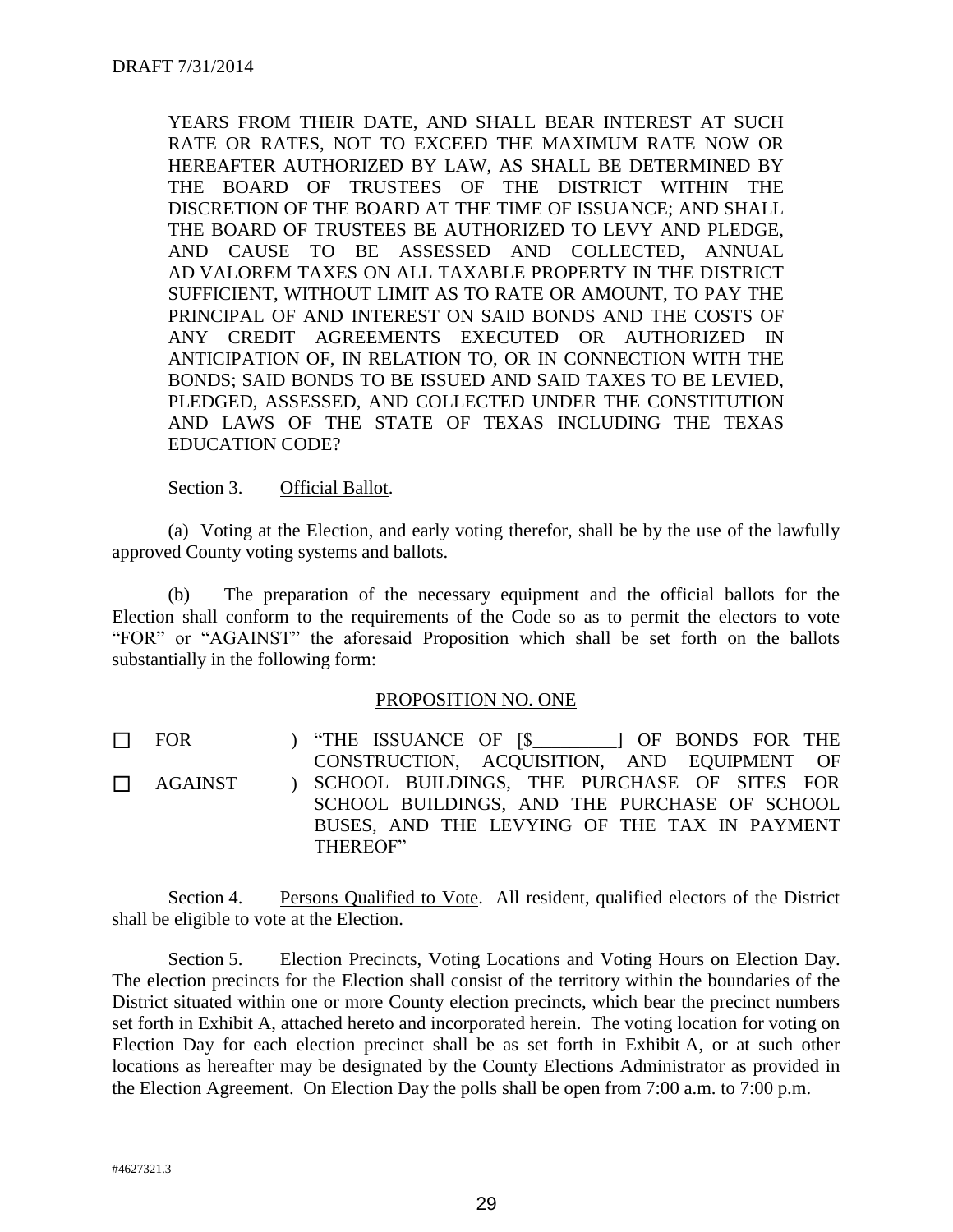#### Section 6. Early Voting Locations, Dates and Times.

(a) Early voting by personal appearance for all election precincts shall be held at the locations, at the times and on the days set forth in Exhibit B, attached hereto and incorporated herein, or at such other locations as hereafter may be designated by the County Elections Administrator as provided in the Election Agreement.

(b) The County Elections Administrator is hereby appointed as the Early Voting Clerk. Applications for ballot by mail shall be sent to: Fort Bend County Elections; Attention: John Oldham; 4520 Reading Road, Rosenberg, TX 77471. As provided in the Election Agreement, the County Elections Administrator's permanent county employees are appointed as early voting clerks.

Section 7. Joint Election. The District has determined that it is in the best interest of the District to participate in a joint election with other governmental entities in the County holding elections on Election Day and contract with the County Elections Administrator for election services.

Section 8. Appointment of Election Officers. The election judges, alternate judges, clerks, members of the early voting ballot board and other personnel necessary for conducting the Election shall be appointed, election judges and alternate judges may be changed, polling places may be combined for some precincts, and the central counting station shall be established and staffed all as provided in the Election Agreement and such actions are hereby approved. Further, the Board hereby authorizes the President of the Board to appoint any such other officials not designated herein or appointed pursuant to the Election Agreement as are necessary and appropriate to conduct the Election in accordance with the Code.

Section 9. Notice of Election. Notice of the Election shall be given by: (i) publishing a substantial copy of this Order, in English and Spanish, one time not earlier than the thirtieth (30th) day nor later than the tenth (10th) day prior to the date set for the Election, in a newspaper published in the District (or otherwise complies with State law), (ii) by posting a copy of this Order, in English and Spanish, on the bulletin board used for posting notices of meetings of the Board, not later than the twenty-first (21st) day prior to the date set for the Election and in at least three (3) public places in the boundaries of the District, not later than the twenty-first (21st) day prior to the date set for the Election and (iii) by posting a copy of this Order, in English and Spanish, on the District's website, prominently and together with the notice of the Election and the contents of the Proposition, not later than the twenty-first (21st) day prior to the date set for the Election through Election Day. Additionally, on Election Day and during early voting by personal appearance, this Order shall be posted in a prominent location at each polling place. Notice of the Election shall also be provided to the county clerk of the County and the County Elections Administrator not later than the 60th day before the Election Day.

Section 10. Conduct of Election. The Election shall be held in accordance with the Code, except as modified by the Texas Education Code, and the Federal Voting Rights Act of 1965, as amended, including particularly Chapter 272 of the Code pertaining to bilingual requirements.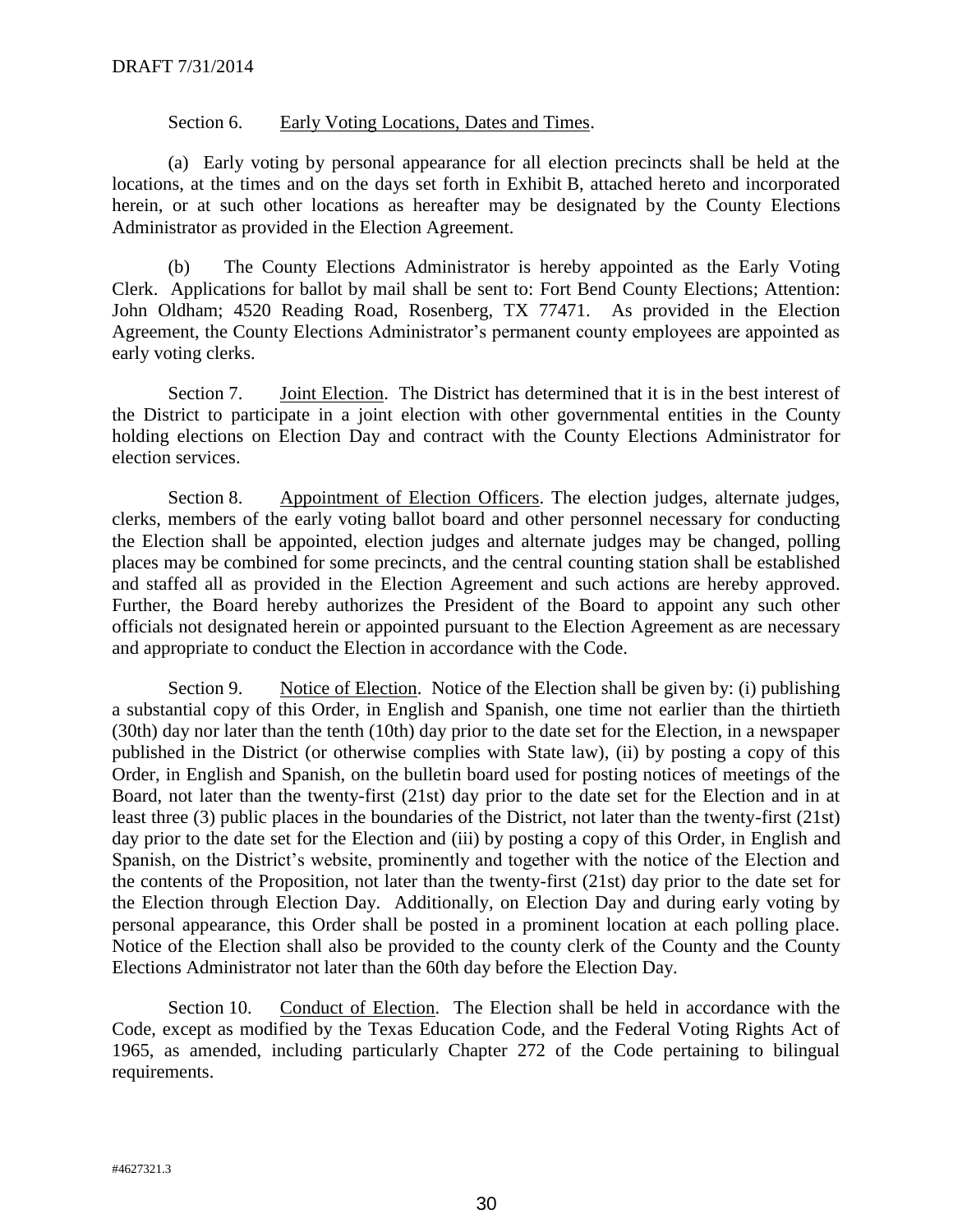#### Section 11. Additional Information Required by Section 3.009 of the Election Code.

(a) As of September 1, 2013, the first day of the District's current fiscal year, the aggregate principal amount outstanding of tax-supported debt of the District was \$515,590,000 and the aggregate amount of outstanding interest on such tax-supported debt was \$333,841,102. It is currently estimated that as of the September 1, 2014, the first day of the District's next fiscal year, the aggregate principal amount outstanding of tax-supported debt of the District will be \$629,325,000 and the aggregate amount of outstanding interest on such tax-supported debt will be \$385,653,543. The District's ad valorem debt service tax rate as of the date of this Order is \$0.35 per \$100 of assessed valuation of taxable property in the District.

(b) The District intends to issue the bonds authorized by the Proposition over a period of years in a manner and in accordance with a schedule to be determined by the Board based upon a number of factors, including, but not limited to, the then current needs of the District, demographic changes, prevailing market conditions, assessed valuations in the District and management of the District's short-term and long-term interest rate exposure. Market conditions, demographics and assessed valuations vary based upon a number of factors beyond the District's control, and therefore, the District cannot and does not guarantee a particular interest rate or tax rate associated with the bonds authorized by the Proposition. As such, the information contained in this paragraph is provided solely for illustrative purposes and does not establish any limitations or restrictions or create a contract with the voters. The District currently estimates that, if the Proposition were approved and the bonds proposed herein were authorized and issued in accordance with the District's currently projected plan of finance, the District's ad valorem debt service tax rate would increase incrementally by approximately [\$0.  $\Box$ ] per \$100 of assessed valuation.

(c) Any additional information required by Section 3.009 of the Code is contained in Sections 2 and 3 of this Order.

Section 12. Necessary Actions. The Superintendent or his designee, acting on behalf of the Board, in consultation with the District's attorney and bond counsel is hereby authorized and directed to take any and all actions necessary to comply with the provisions of the Code and the Federal Voting Rights Act in carrying out and conducting the Election, whether or not expressly authorized herein, including making changes or additions to polling places or procedures to the extent required or desirable as determined by the County Elections Administrator.

Section 13. Severability. If any provision, section, subsection, sentence, clause or phrase of this Order, or the application of same to any person or set of circumstances is for any reason held to be unconstitutional, void, invalid, or unenforceable, neither the remaining portions of this Order nor their application to other persons or sets of circumstances shall be affected thereby, it being the intent of the Board in adopting this Order that no portion hereof or provision or regulation contained herein shall become inoperative or fail by reason of any unconstitutionality, voidness, invalidity or unenforceability of any other portion hereof, and all provisions of this Order are declared to be severable for that purpose.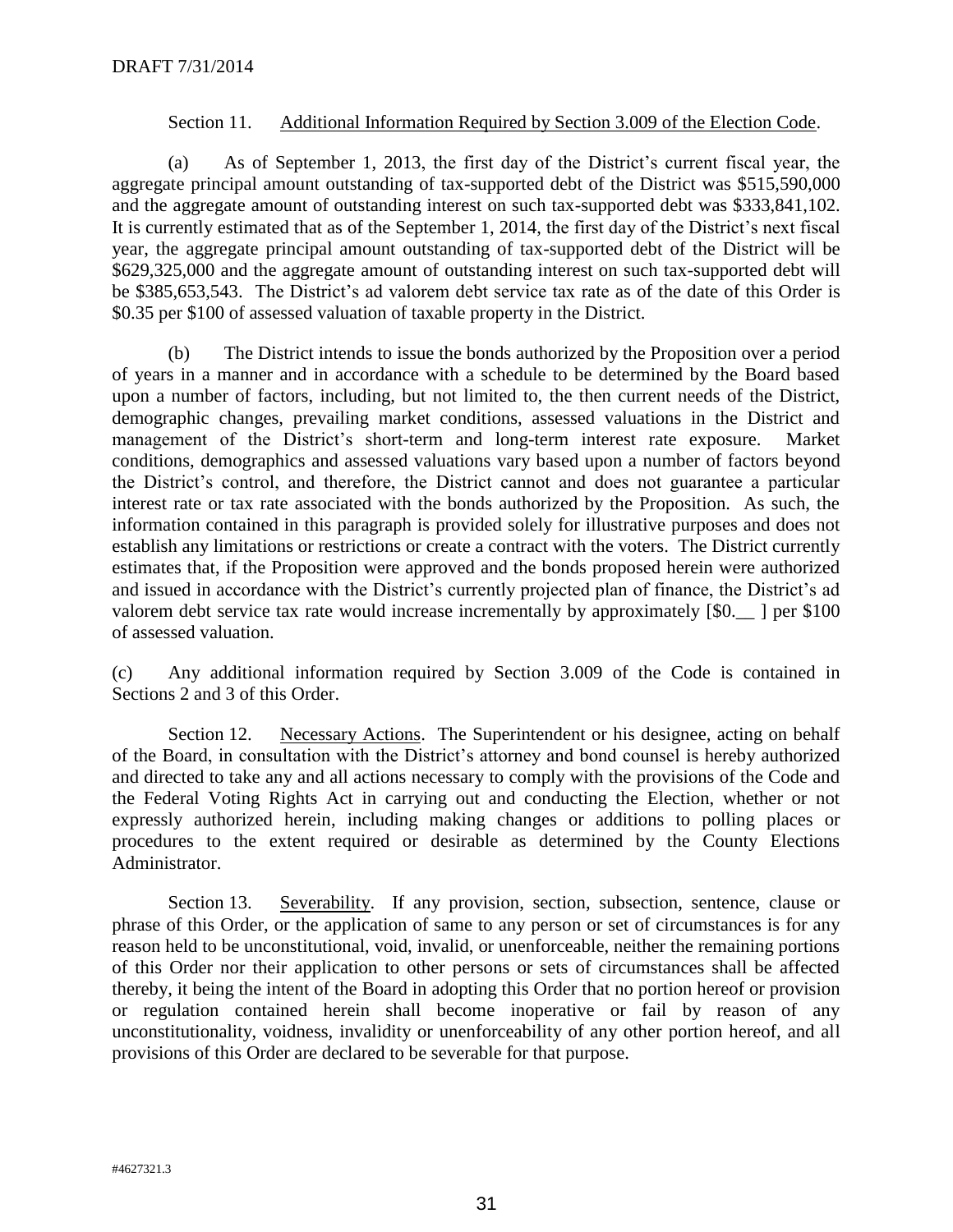Section 14. Effective Date. This Order shall take effect immediately upon its approval.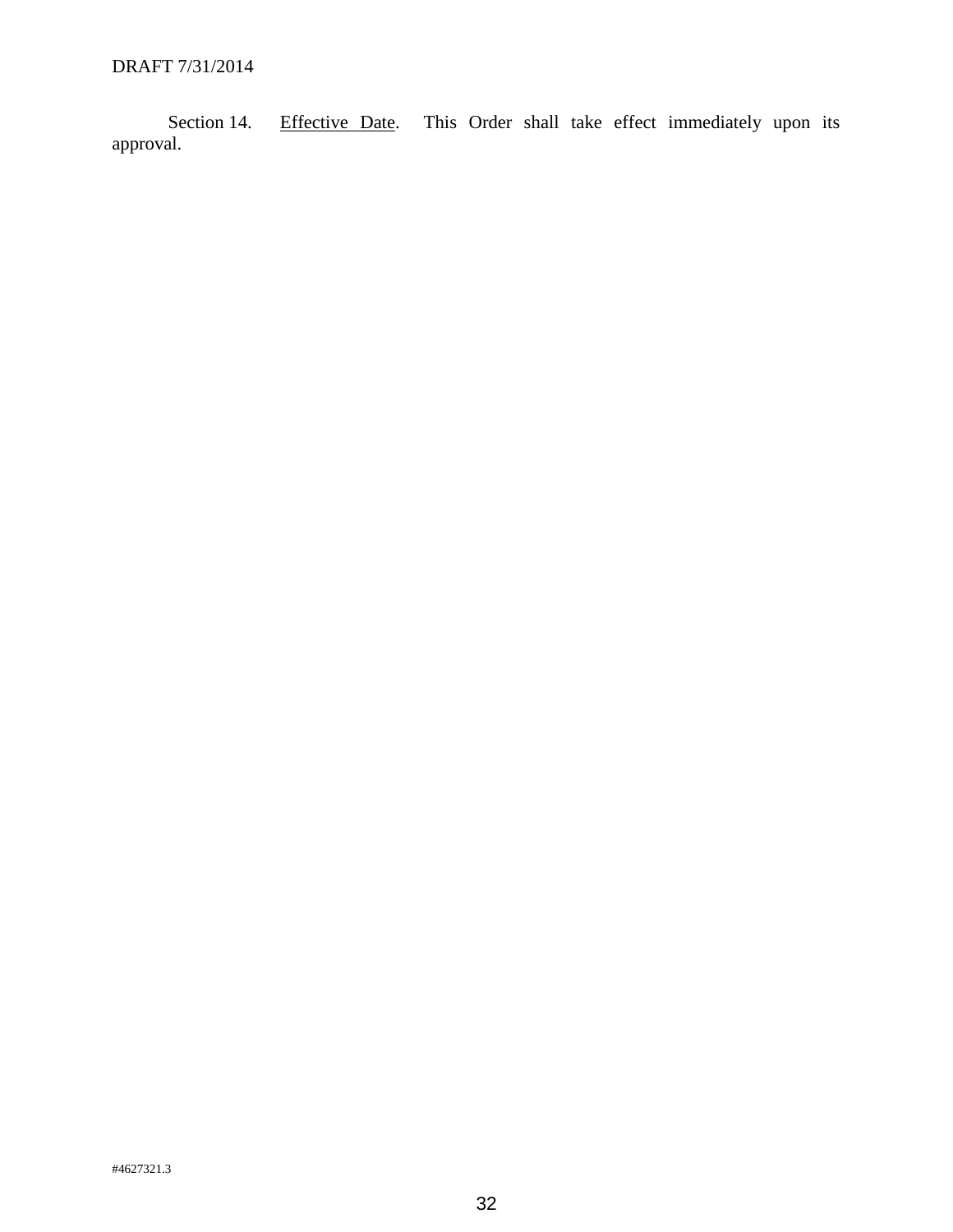PASSED AND APPROVED the \_\_\_\_\_ day of August, 2014.

President, Board of Trustees Lamar Consolidated Independent School District

\_\_\_\_\_\_\_\_\_\_\_\_\_\_\_\_\_\_\_\_\_\_\_\_\_\_\_\_\_\_\_\_

ATTEST:

Secretary, Board of Trustees Lamar Consolidated Independent School District

\_\_\_\_\_\_\_\_\_\_\_\_\_\_\_\_\_\_\_\_\_\_\_\_\_\_\_\_\_\_\_\_\_\_\_

(SEAL)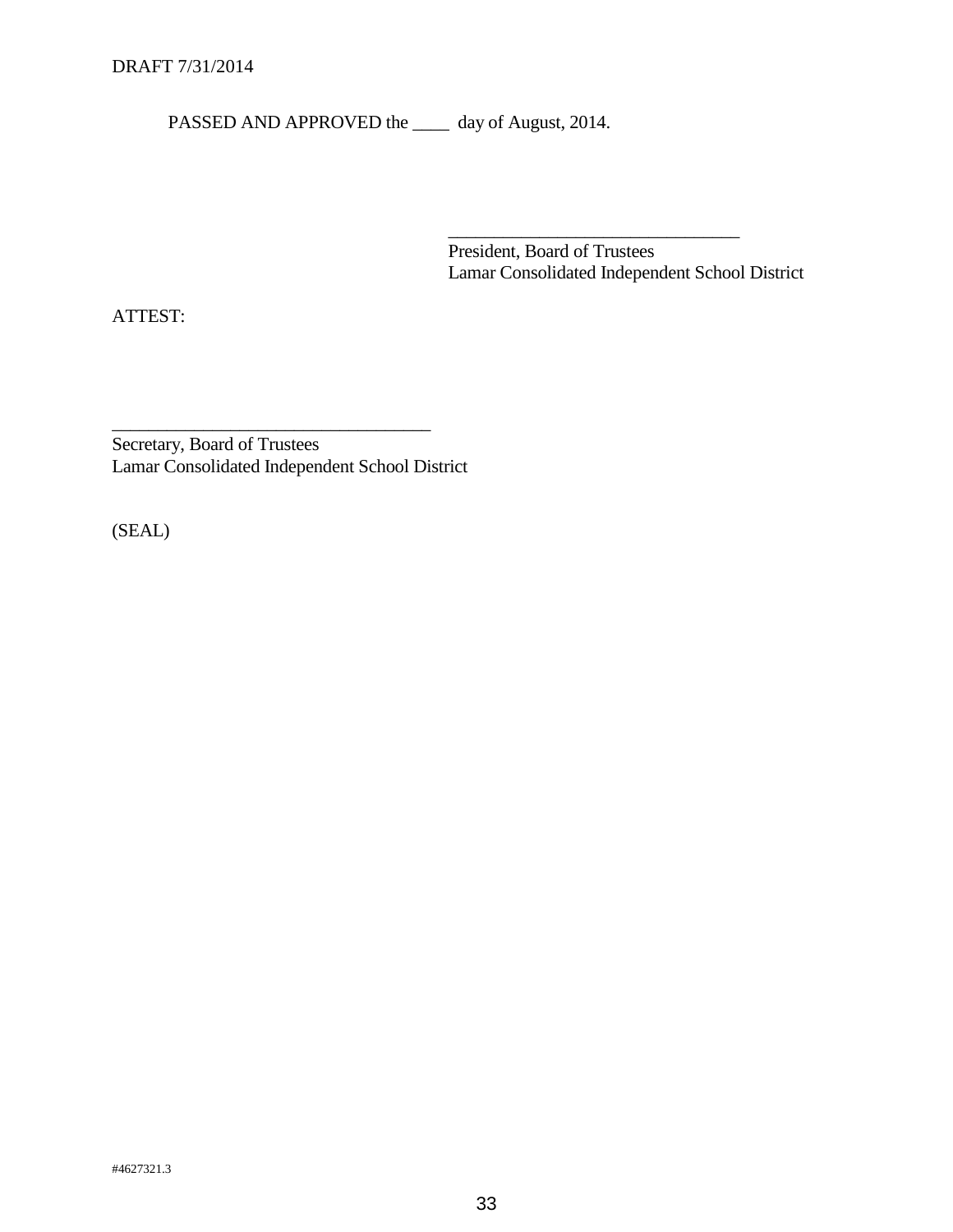#### **Exhibit A**

#### **County Precinct Numbers and Election Day Voting Locations November 4, 2014 Election**

#### **[TO BE UPDATED WITH INFORMATION FROM THE COUNTY]**

**Precinct Numbers Polling Places and Address**